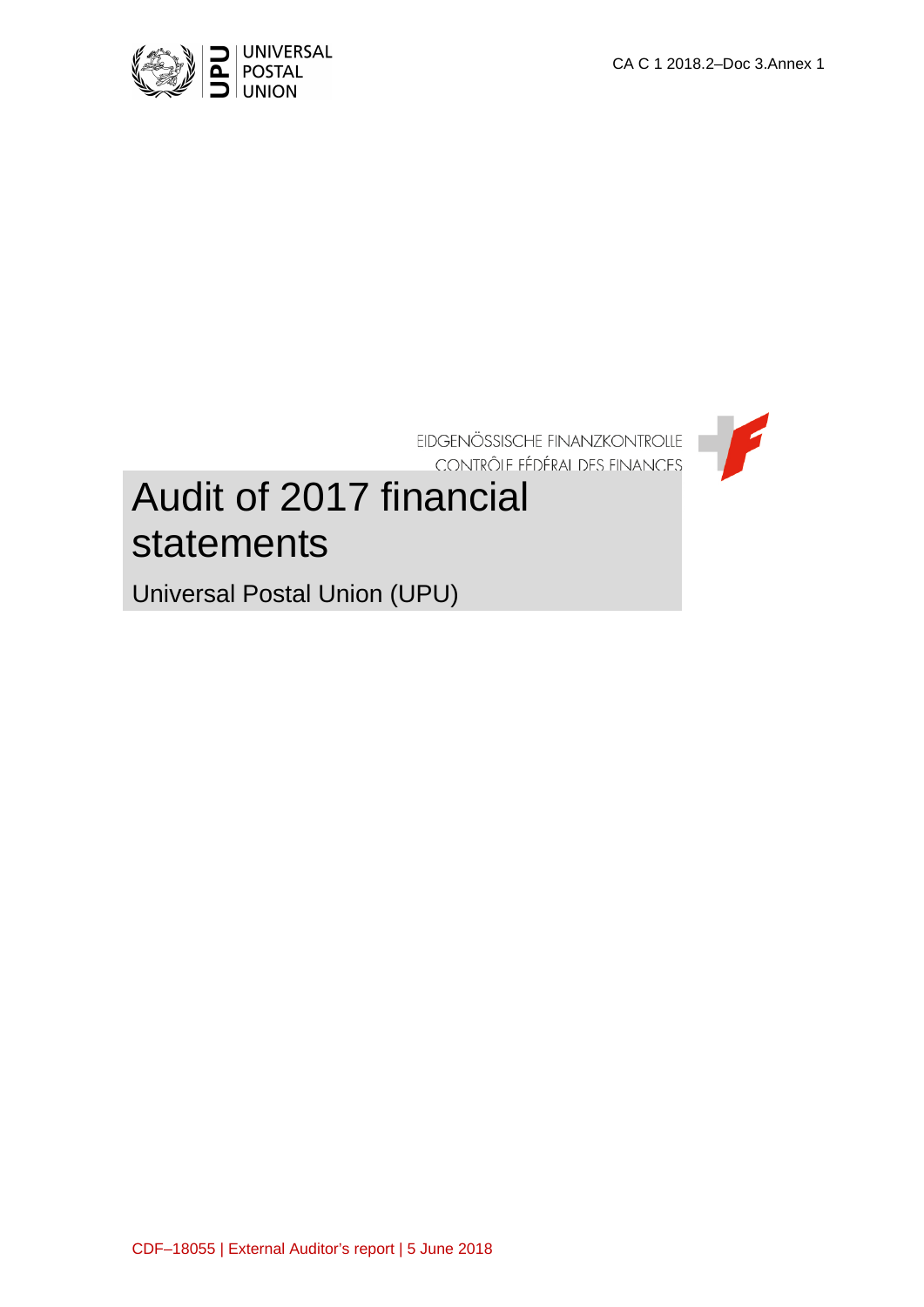| <b>Bestelladresse</b>      | Swiss Federal Audit Office (SFAO)         |
|----------------------------|-------------------------------------------|
| Adresse de commande        | Monbijoustrasse 45                        |
| Indirizzo di ordinazione   | 3003 Berne                                |
| Ordering address           | Switzerland                               |
| <b>Bestellnummer</b>       | 1.18055.942.00310.002                     |
| Numéro de commande         |                                           |
| Numero di ordinazione      |                                           |
| Ordering number            |                                           |
| Zusätzliche Informationen  | www.efk.admin.ch                          |
| Complément d'informations  | info@efk.admin.ch                         |
| Informazioni complementari | twitter: @EFK_CDF_SFAO                    |
| Additional information     | +41 58 463 11 11                          |
| Abdruck                    | Gestattet (mit Quellenvermerk)            |
| Reproduction               | Autorisée (merci de mentionner la source) |
| Riproduzione               | Autorizzata (indicare la fonte)           |
| Reprint                    | Authorized (please mention source)        |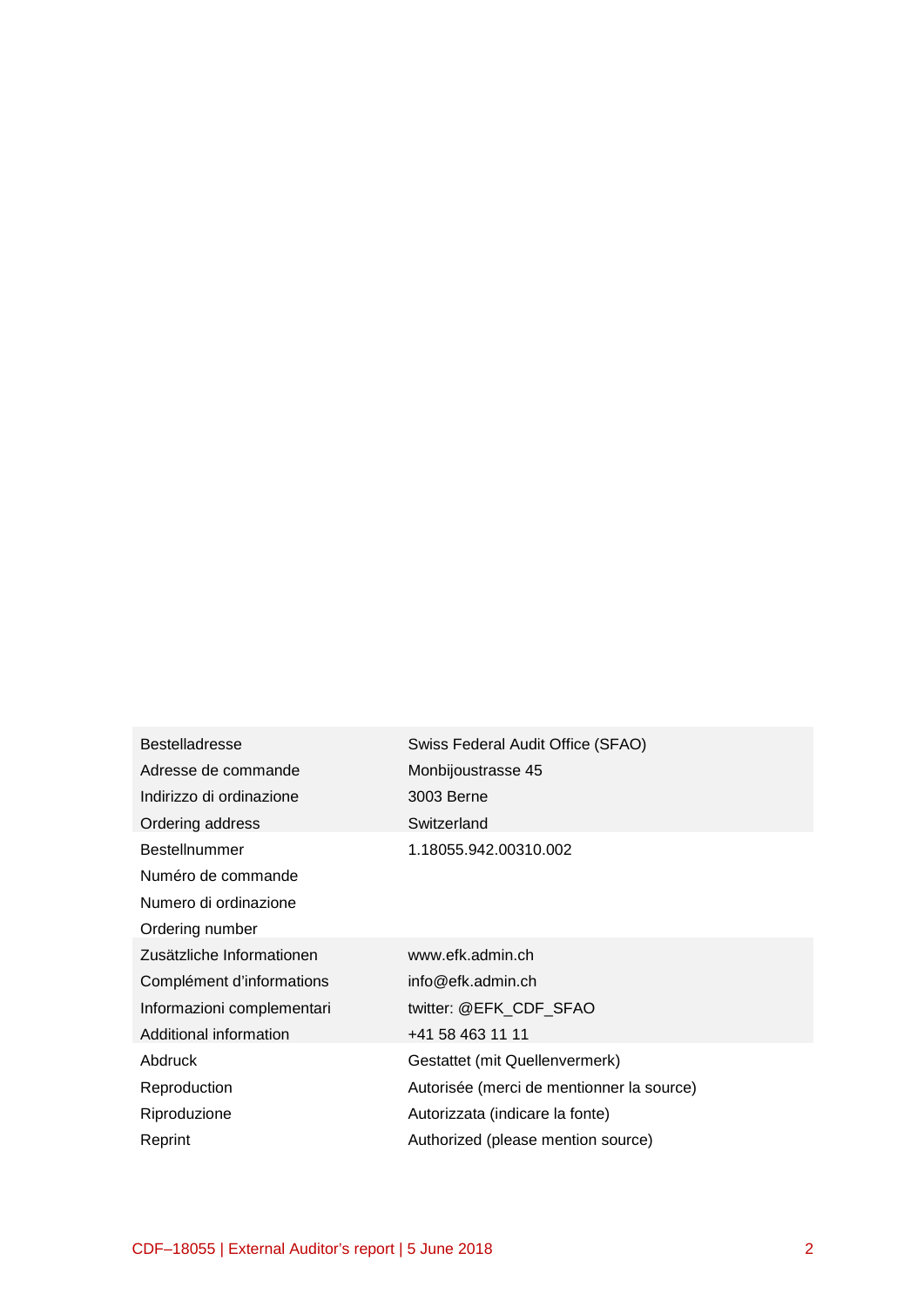# Table of contents

| <b>Annex 1: External Auditor's report</b> |  |
|-------------------------------------------|--|

**Annex 2:** Follow-up of recommendations from previous audits

*In accordance with article 148, paragraph 1, of the General Regulations approved at the 26th Congress in Istanbul in 2016, the Government of the Swiss Confederation shall supervise, without charge, the bookkeeping and accounting of the Universal Postal Union (UPU). On the basis of this provision, this mission was entrusted to the country's highest public financial audit body, namely the Swiss Federal Audit Office (SFAO), which thus serves as External Auditor of the UPU accounts.*

*The terms of reference are defined in article 37 of the Financial Regulations and in the Additional terms of reference governing external audit annexed to those Regulations. The members of the SFAO thus mandated fulfil their function autonomously and independently, with the support of their colleagues.*

*The SFAO provides services in relation to the external audit of the UPU in a manner that is fully independent of its role as the supreme financial oversight body of the Swiss Confederation. The*  SFAO has a team of highly qualified professionals with wide experience of audits in international *organizations.*

*For more information, please contact:*

*Mr Eric-Serge Jeannet, Deputy Director, Tel. +41 58 463 10 39, eric-serge.jeannet@efk.admin.ch*

*Mr Didier Monnot, Head of Audit Mandates, Tel. +41 58 463 10 48, [didier.monnot@efk.admin.ch](mailto:didier.monnot@efk.admin.ch)*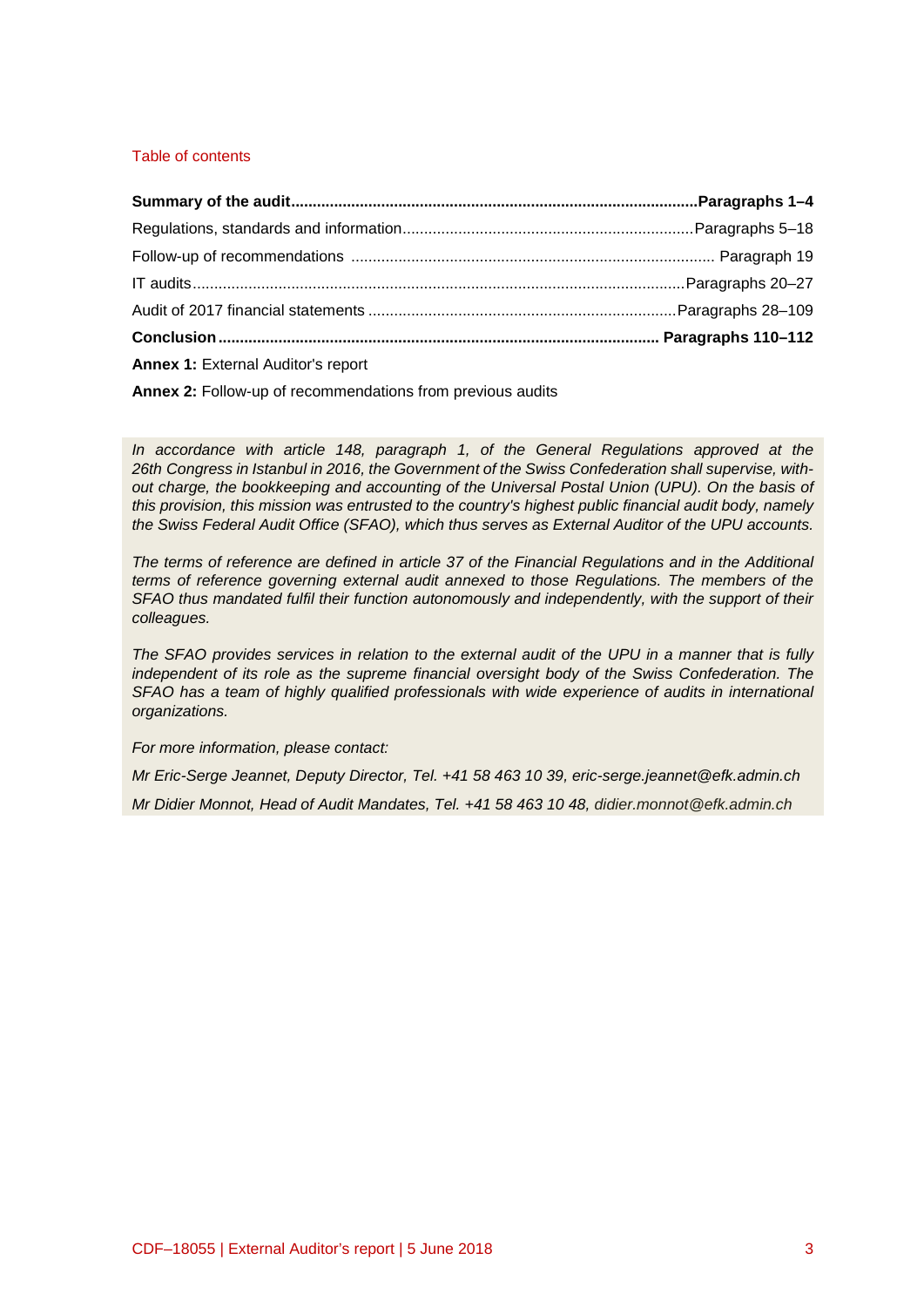## **Summary of the audit**

1 The 2017 financial statements of the Universal Postal Union (UPU) were prepared in accordance with the International Public Sector Accounting Standards (IPSAS). The audit of these statements gave a satisfactory result overall, and the Swiss Federal Audit Office (SFAO) is able to issue an audit opinion without reservation.

# **The financial situation is worrisome**

2 The financial situation of the UPU is worrisome for two main reasons. Firstly, the 2017 financial year ended in a loss of 13.3 million CHF. This loss therefore adds to the accumulated deficit and exacerbates the situation regarding own funds, which remain negative at 98.4 million CHF at the end of 2017. Furthermore, the entry into force of the standard IPSAS 39 on employee benefits will necessitate a new method for recognition of actuarial gains and losses, which will have significant negative consequences for the UPU's net assets. According to the latest estimations, the recalculation will be made through an adjustment of 83 million CHF, which will be deducted from own funds on 1 January 2018.

3 Secondly, the situation regarding the Union's liquid assets is a matter for concern. The SFAO notes, firstly, that the total outstanding receivables rose to 66.8 million CHF by the end of 2017. The SFAO also points out that these receivables include 10.2 million CHF that may be regarded as doubtful debts. In addition, the Union should have paid a total of 5.4 million CHF into the UPU Provident Scheme in 2017 in order to uphold its guarantee of ensuring a minimum degree of coverage at 85%. This payment was not made owing to the tight cash flow situation. According to the actuarial expert's latest calculations, the total amount needing to be paid in order to ensure a minimum 85% degree of coverage is approximately 11 million CHF.

# **Significant doubt as to the Union's ability to continue as a going concern**

4 The settlement of such an amount would lead to serious cash-flow problems for the Union and, as such, represents a material uncertainty which could cast significant doubt on the organization's ability to continue as a going concern. For this reason, the SFAO recommended that the UPU present concrete proposals for discussion at the 2018 Extraordinary Congress, so that the organization's supreme body can take the necessary decisions to resolve the problem of recapitalizing the UPU Provident Scheme. The SFAO also requested that the General Management evaluate the organization's ability to continue as a going concern. Having examined the situation and the simulations of likely changes in cash flow, the General Management has concluded that the organization's ability to continue as a going concern is not threatened in the medium term.

# **Regulations, standards and information**

### *Financial regulations and purpose of the audit*

5 Financial year 2017 was governed by the relevant provisions of the Constitution and of the General Regulations (Istanbul 2016); by the Financial Regulations and the Rules on Financial Administration, Accounting Organization and Control of the UPU; and by the International Public Sector Accounting Standards (IPSAS).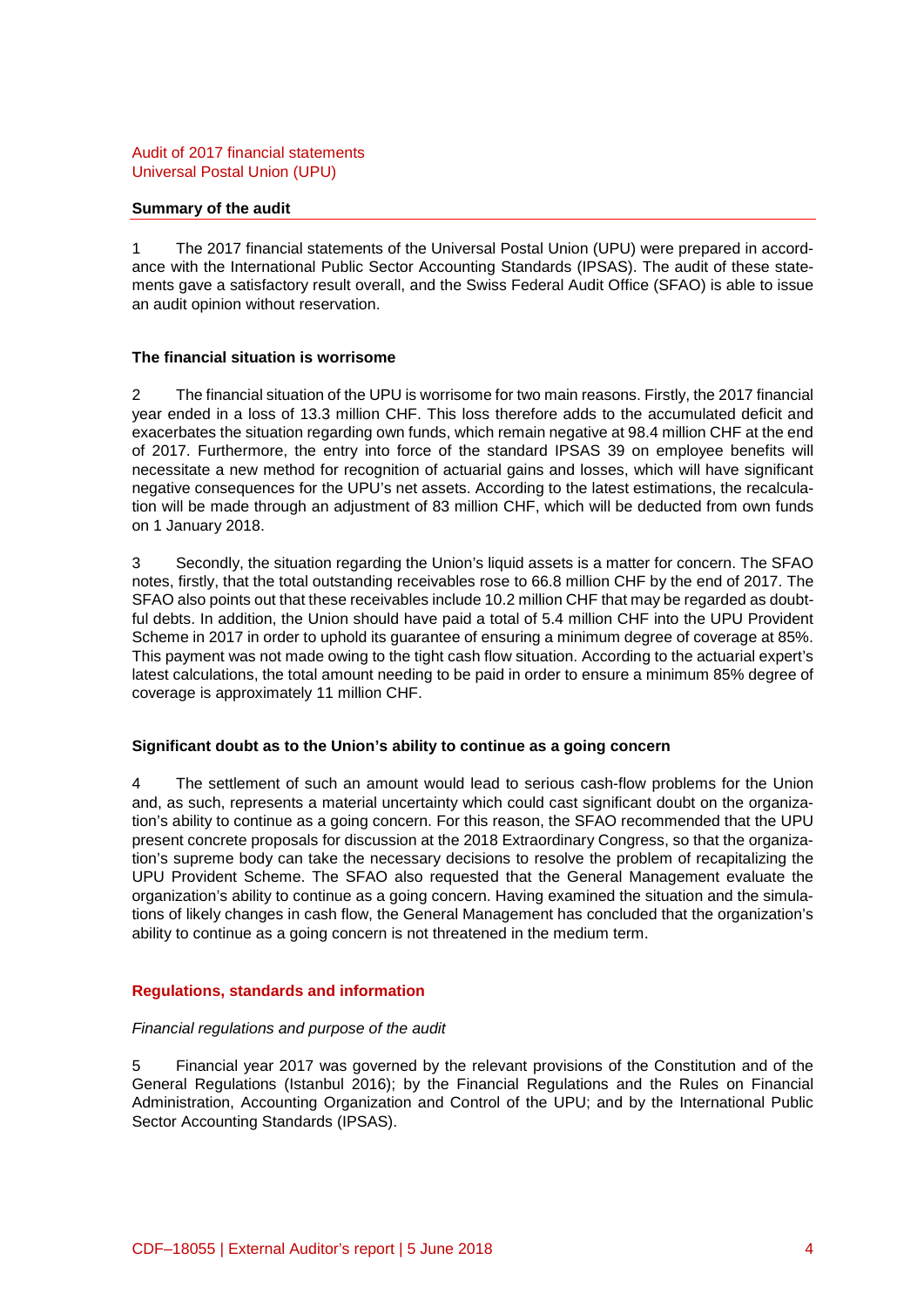6 This report describes the audits of the UPU's consolidated financial statements drawn up at 31 December 2017, comprising the statement of financial position, the statement of financial performance, the statement of changes in net assets, the statement of cash flow, the statement of comparison of budget and actual amounts, and the notes to the financial statements.

7 The 2017 accounts of the UPU Provident Scheme were the subject of a separate audit report and correspondence. The same goes for the accounts of the three translation services (Arabic, English and Portuguese), given that they are not consolidated.

# *Audit standards, information and acknowledgments*

8 The audit was conducted in accordance with the International Standards on Auditing (ISA[1](#page-4-0)), and in compliance with the additional terms of reference annexed to the UPU's Financial Regulations.

9 The ISA define the role that the auditor must fulfil with regard to the risk of misstatements in the financial statements, whether caused by fraud or error (ISA 240). Consequently, the External Auditor adopted procedures specific to this field.

10 In carrying out spot checks, the SFAO selected samples based on risk or the relative size of the amounts recorded under the headings examined.

11 The result of the audit was initially communicated to the Finance Directorate (DFI) at meetings on 21 December 2017 and 5 June 2018. The latter meeting served as the final discussion, and was held in the presence of Mr P. Clivaz, Deputy Director General; Mr O. Dreier, Chief Accountant; Ms S. Houhou and Ms M. Lita, experts from the Accounting and Treasury Programme; and Ms X. Fu, Governance, Risk Management and Management Information Systems Coordinator. The SFAO was represented by Mr D. Monnot, Head of Audit Mandates, and Mr A. Crevoiserat, Audit Manager.

12 The SFAO will not reproduce in this report the points and issues of minor importance that were clarified and discussed during the course of the audit or at the above-mentioned meetings with the DFI.

13 During the audit work, the SFAO regularly met with Mr O. Dreier, with other employees in the DFI, and with members of other International Bureau directorates, depending on the subject matter.

14 The SFAO would like to emphasize the good spirit of collaboration and openness that prevailed throughout the performance of the audit. It also wishes to express its appreciation for the helpfulness shown by all the UPU officials approached in providing the information and documents required to carry out its task.

15 In accordance with article 9 of the Additional terms of reference governing external audit, the Director General sent the SFAO his comments by e-mail on 14 June 2018. They are included in this report.

16 This report was originally written in French; the SFAO points out that the French version is therefore the official version.

1

<span id="page-4-0"></span><sup>1</sup> Published by the IAASB (International Auditing and Assurance Standards Board).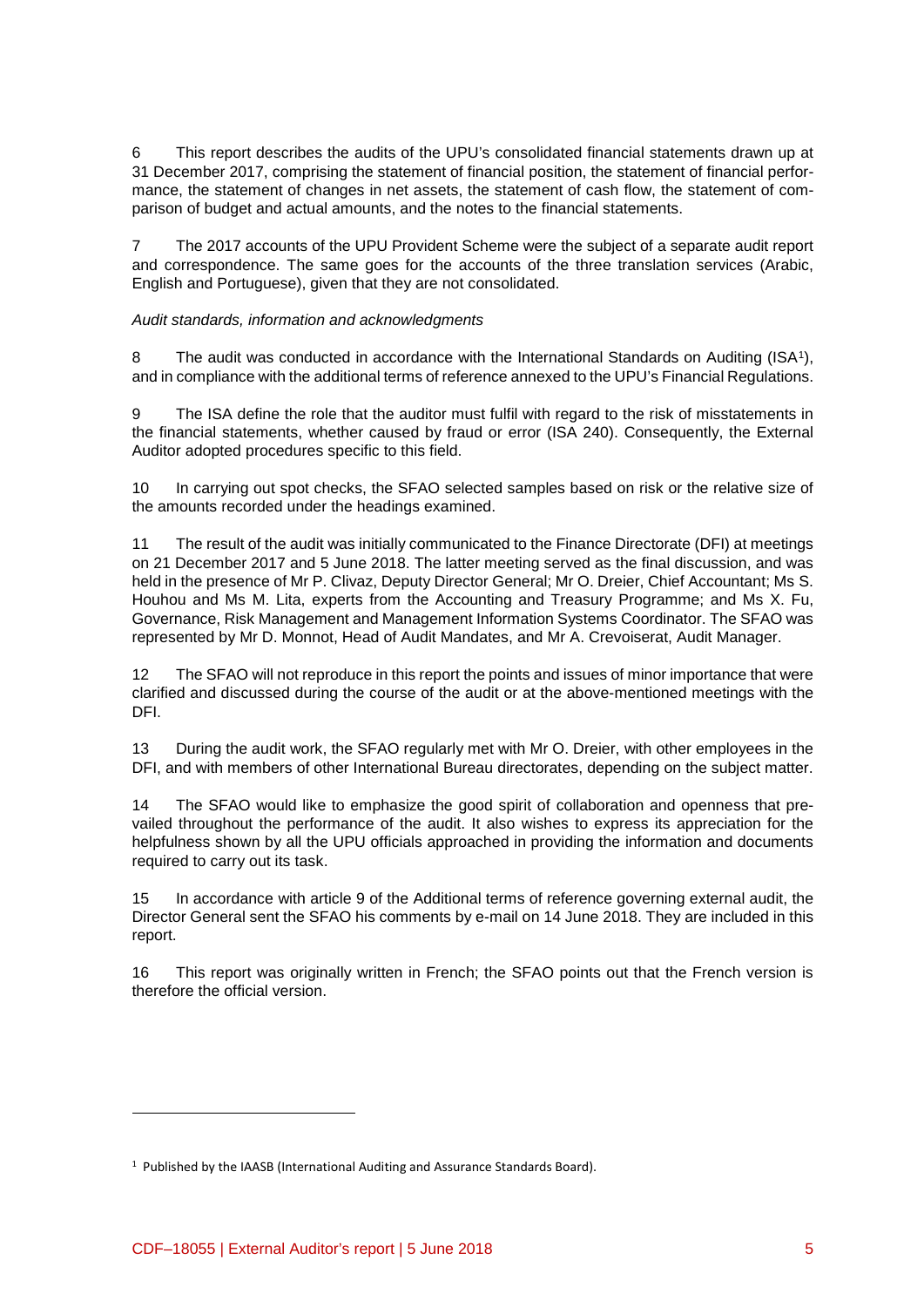# *Examination of the work of the internal auditor*

17 During the interim and final audits, the SFAO conducted a review of the work of the internal auditor. The internal audit function has been outsourced since 2011. As of 2018, the mandate will be assigned to a new service provider.

18 The internal audit reports<sup>[2](#page-5-0)</sup> that were reviewed contain interesting observations that require action on the part of the UPU. However, these observations have no direct influence on the work of auditing the 2017 consolidated financial statements.

# **Follow-up of recommendations**

19 Review of the recommendations shows that the International Bureau has made efforts to speed up their implementation. There were 21 outstanding recommendations in the report of 16 June 2017. Only nine of these remain, listed in Annex 2 to this report. Four recommendations relate to management processes, three to information technology, and two to financial reporting.

# **IT audits**

### *Work done*

20 During the interim audit performed at the end of 2017, the SFAO conducted an IT audit focusing, among other things, on general IT controls. In terms of the financial internal control system (ICS), these cover the following areas:

- Change management;
- Access rights management;
- Management of IT operations.

21 The SFAO verified the existence of general IT controls by carrying out on-site surveys. It was not able to confirm the existence or adequacy of such controls in all areas owing to a lack of examples or evidence. It did, however, find the general IT controls relating to the Navision financial application to be adequate to cover the IT risks surrounding regular accounting and bookkeeping.

22 However, the SFAO considers the general IT controls relating to the Navision payroll application to be inadequate for human resources. The processes for monitoring, control, governance and oversights do not yet comply with best practice in this area, nor are they completely aligned with the processes applied by the Postal Technology Centre (PTC).

23 The PTC organizes its control processes and measures in accordance with recognized standards, such as the IT Infrastructure Library (ITIL). ITIL is a set of recommendations for globallyrecognized best practice. These recommendations relate to various areas, but those which are most pertinent to the work of the UPU are change management and access rights. These best practices are already being followed adequately by the PTC, but this is not the case across all units of the organization. IT processes relating to finance or human resources should therefore be adapted.

**.** 

<span id="page-5-0"></span><sup>2</sup> The reports issued in 2017 were the following:

Management structure review:

<sup>–</sup> Completion of a risk analysis.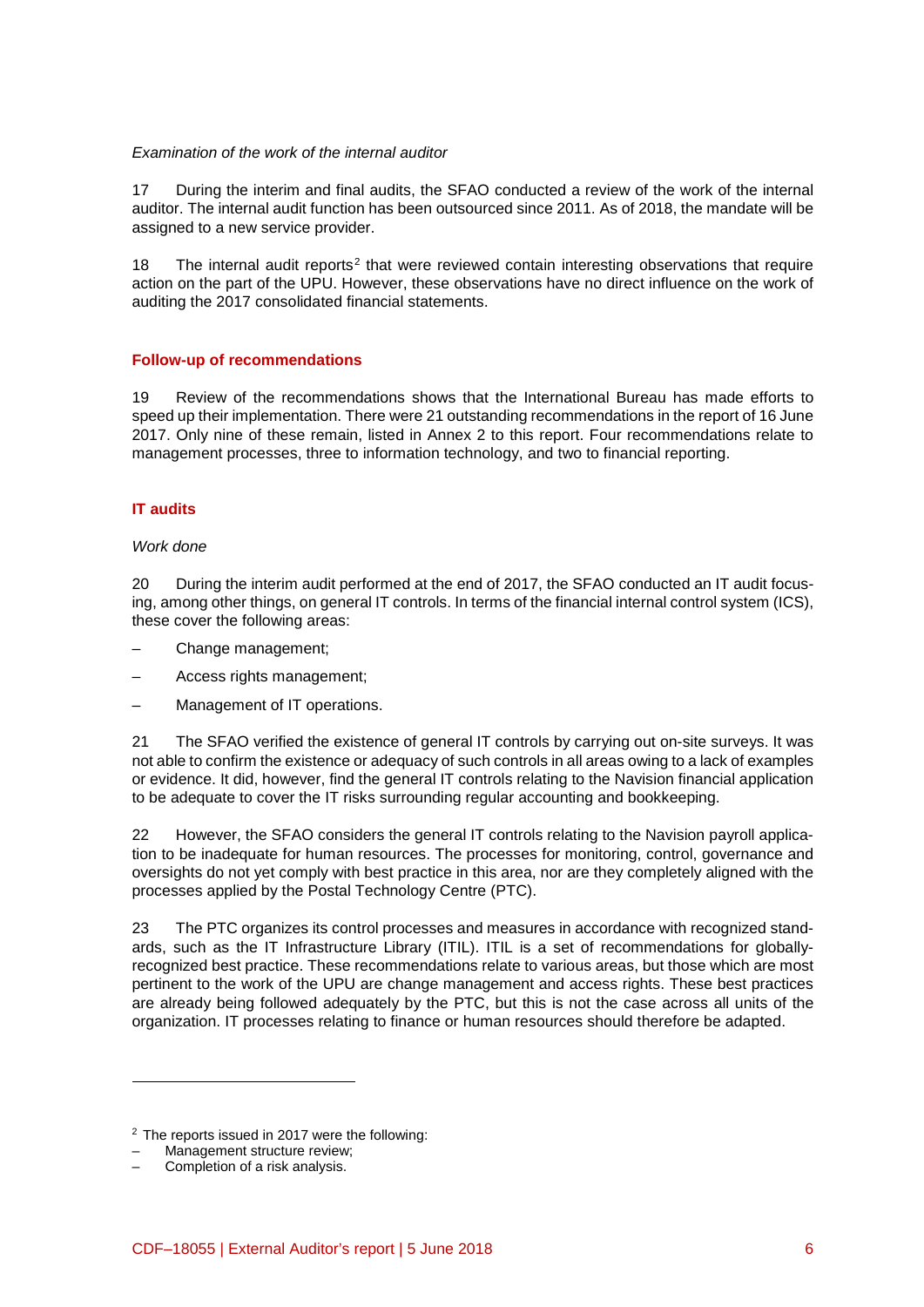24 In comparison with last year, the IT landscape has changed considerably. The DL.PIM unit has been integrated into the PTC, and this has had a significant impact on IT controls. The implementation of the new human resources application should also be mentioned for its influence on the controls and the ICS.

25 The SFAO welcomes the replacement of IT applications for human resource management by a new Navision application. However, as already mentioned, the processes for monitoring, control, governance and oversight do not yet comply with best practice in this area.

26 The SFAO also followed up the recommendations from previous audits. DL.PIM's integration into the PTC has also had an impact on the outstanding recommendations from previous IT audits. The SFAO notes positive progress in the treatment of the recommendations issued. The reorganization of the IT function has addressed three of the six outstanding recommendations. For the remaining three, action plans and implementation deadlines have been set.

27 Additional information on the recommendations that are still outstanding is provided in Annex 2 to this report.

### **Evaluation of the SFAO**

The SFAO has verified the existence of general IT controls and has found them to be only partially adequate. Some best practices are already being followed adequately by the PTC, but this is not the case across all units of the organization. IT processes relating to finance or human resources should therefore be aligned with the processes of the PTC.

# **Recommendation 1**

The SFAO recommends that the UPU apply recognized best practices in change management and access rights for the Navision application across all units of the organization.

### **Comments by the Director General**

We agree with this recommendation. Measures will be taken to ensure that best practices are applied across all units of the organization. (Date planned for implementation: end of 2019)

# **Audit of 2017 consolidated financial statements**

28 The audit carried out related to the 2017 consolidated financial statements of the UPU (French version). These statements comprise the statement of financial position (financial statement I), the statement of financial performance (financial statement II), the statement of changes in net assets (financial statement III), the statement of cash flow (financial statement IV), and the statement of comparison of budget and actual amounts (financial statement V), together with the notes attached to the financial statements. These consolidated financial statements are presented in accordance with IPSAS.

### *Analysis of accounting data*

29 In auditing the consolidated financial statements, the SFAO performed an analytical review and detailed tests. In addition, as in past years, it used an accounting data extraction tool. During the final audit, an external consultant was asked to perform a journal entry testing (JET) analysis.

30 The analysis focused on the individual accounting of the Union. The results of these analyses were processed by the SFAO and the additional work did not reveal any particular problems.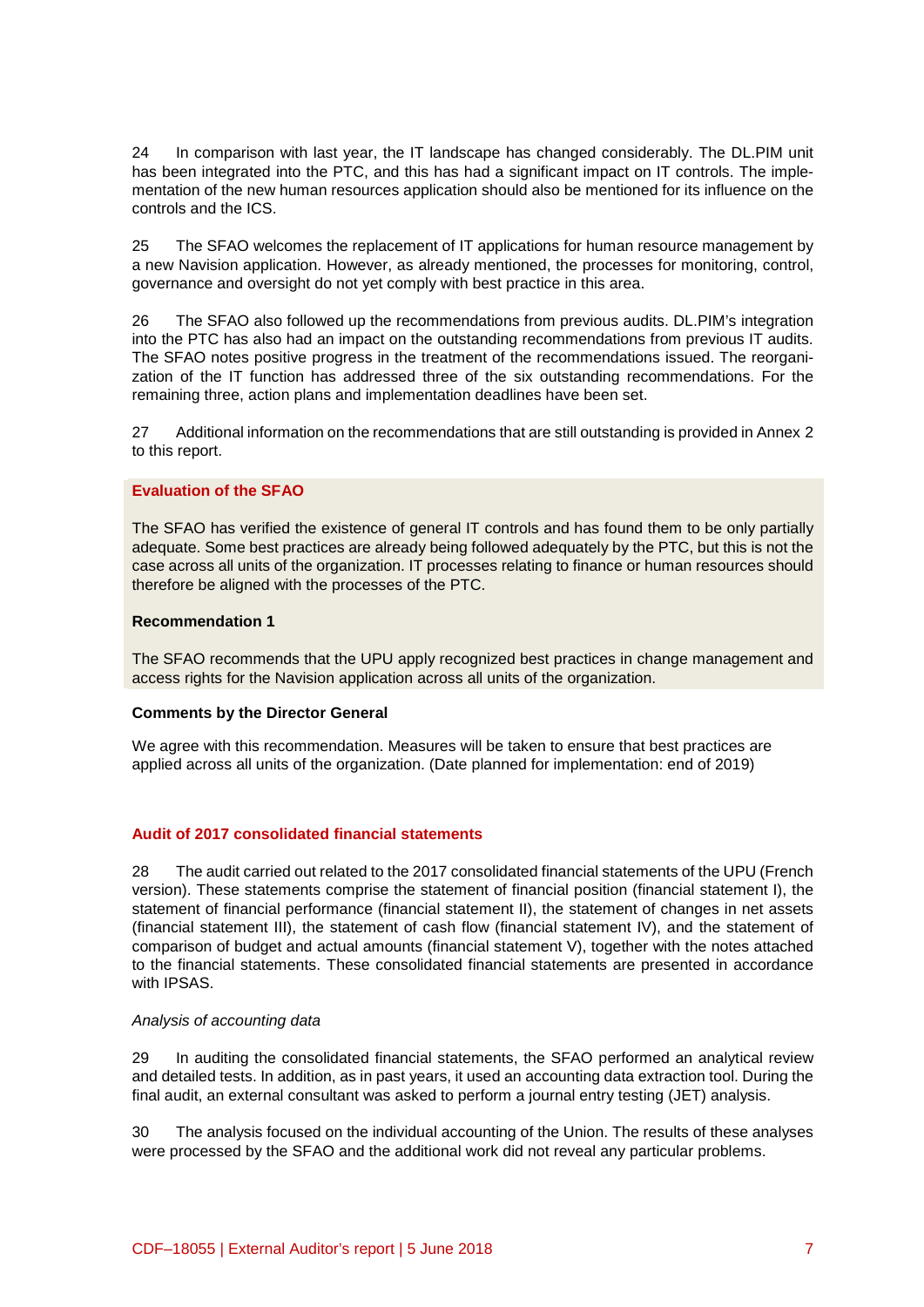# *Result for financial year*

31 Like the consolidated financial statements, the UPU Programme and Budget is drawn up on an annual basis. In accordance with IPSAS 24, the amounts reported in the consolidated financial statements have been restated to provide a basis of comparison with those indicated in the budget.

32 As regards the information contained in notes 20 to 22 concerning revenue and expenses, the SFAO checked the reconciliation of the budget values with the table in note 19 – Reconciliation of statement of comparison of budget and actual amounts (statement V) and statement of financial performance (statement II). The budgetary data is thus reconciled with the actual amounts of income and expenses of the 2017 financial year. The excess expenses for the 2017 financial year amount to 13,297,403 CHF. The previous financial year ended in excess income of 1,404,768 CHF.

33 As regards the budget implementation, the SFAO refers to the International Bureau's comments in the consolidated financial statements.

## *IPSAS implementation*

- 34 The IPSAS Board published five new standards which took effect on 1 January 2017, namely:
- IPSAS 34: Separate Financial Statements;
- IPSAS 35: Consolidated Financial Statements;
- IPSAS 36: Investments in Associates and Joint Ventures;
- IPSAS 37: Joint Arrangements;
- IPSAS 38: Disclosure of Interests in Other Entities.

35 These five standards replace the following standards: IPSAS 6 (Consolidated and Separate Financial Statements); IPSAS 7 (Investments in Associates); and IPSAS 8 (Interests in Joint Ventures). The UPU has applied the new standards 34 and 35 since 2016.

### *Going concern*

36 Under the going concern assumption, it is assumed that an organization will be continuing in its operations for the foreseeable future. The financial statements were prepared on the basis of this assumption.

37 The UPU's liquid assets have been steadily decreasing over the last few years, and this situation needs to be taken seriously. Analysis shows that this decrease is essentially due to two factors: payments made to recapitalize the UPU Provident Scheme, and the increase in receivables. The Union's guarantee to the Provident Scheme is the factor with the greatest impact on cash flow. Several payments have been made in recent years by the Union, with the aim of increasing the scheme's degree of coverage to 85% – the minimum level according to the provisions of the Provident Scheme Constitution.

38 The payment due in 2017 was 5.4 million CHF. This payment was not made, so as to prevent the Union's tight cash flow situation from deteriorating further. According to the actuarial expert's latest calculations (as of 31 December 2017), the total amount needing to be paid to ensure a minimum 85% degree of coverage is approximately 10.6 million CHF, plus interest at 2.75% amounting to 0.3 million CHF. The settlement of such an amount would lead to serious cash-flow problems for the Union and, as such, represents a material uncertainty which could cast significant doubt on the organization's ability to continue as a going concern. Moreover, based on the situation as of 31 December 2017, the SFAO advises that, according to the actuary, the amount needed to reach a 100% degree of coverage is 56.4 million CHF.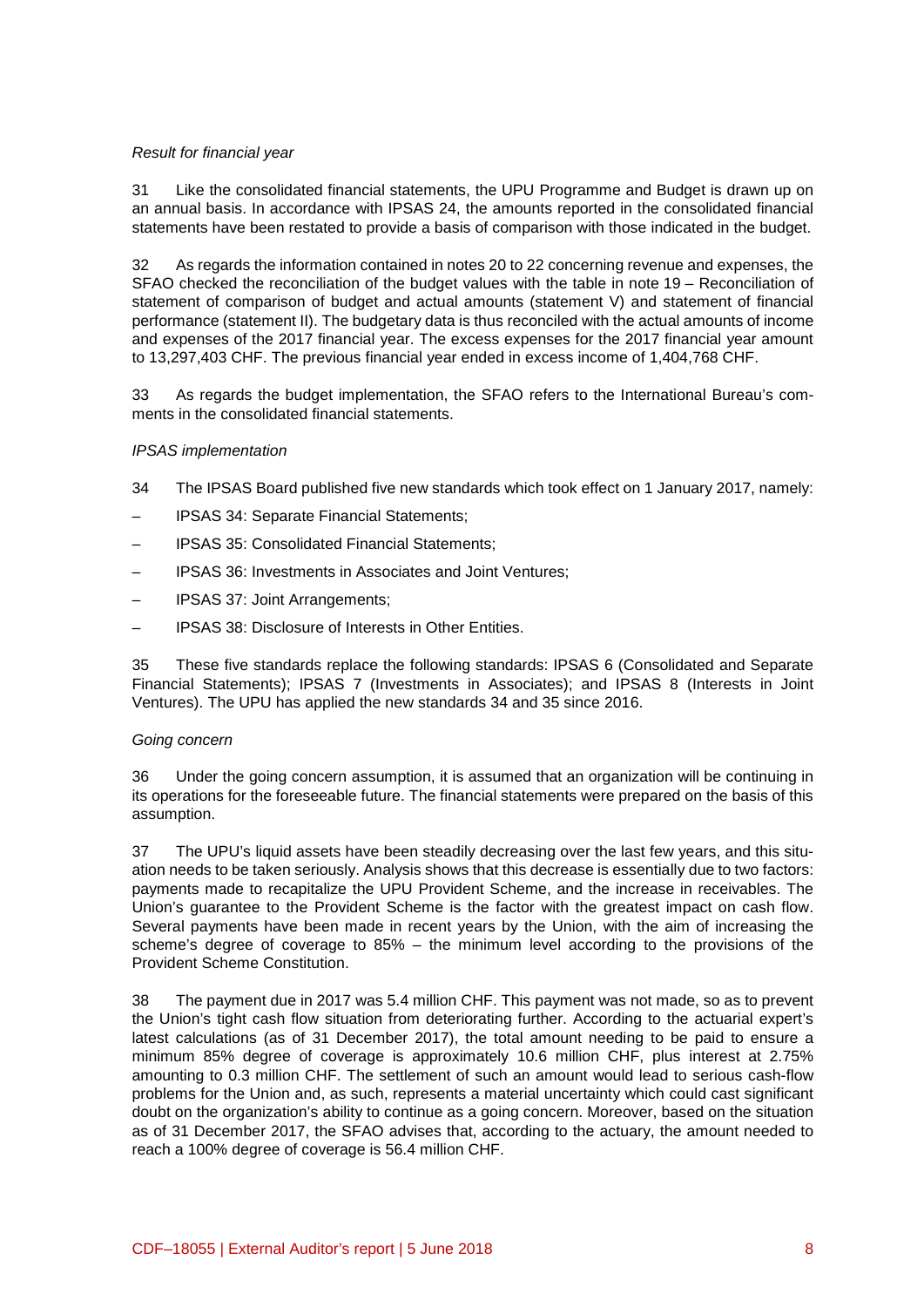39 A task force on the stability and sustainability of the UPU Provident Scheme was formed by the Istanbul Universal Postal Congress to discuss various ways of stabilizing the situation. Among those suggested, the only quick and effective option would be to ask member countries to cover the cost of recapitalizing the Provident Scheme. However, such a measure would require a two-third majority among member countries, as it would involve exceeding the established ceiling of expenditure.

40 In the light of the situation, the SFAO asked the UPU General Management to evaluate its ability to continue as a going concern. The General Management based its assessment on a fiveyear liquidity plan which takes into account various possibilities. The conclusion reached by the General Management was that the UPU is able to continue as a going concern in the short and medium term.

## **Evaluation of the SFAO**

Although operational continuity may not be threatened in the short term, the SFAO still considers the financial situation of the UPU to be worrisome.

### **Recommendation 2**

The SFAO recommends that the UPU prepare concrete proposals for the 2018 Extraordinary Congress, so that the organization's supreme body can take the necessary decisions to resolve the problem of recapitalizing the UPU Provident Scheme and ensure the organization's sustainability.

# **Comments by the Director General**

We agree with this recommendation. Proposals relating to this matter will be submitted to the 2018 Extraordinary Congress. (Date planned for implementation: 2020 (end of cycle).)

### *Cash and cash equivalents*

41 The balances of the various cash accounts at 31 December 2017 were compared with those obtained from statements issued by the depositories. The cash amounts posted (48.6 million CHF in total) comply with the principle of the availability of funds within 90 days.

42 In accordance with IPSAS 2, note 3 to the consolidated financial statements indicates the portion of cash holdings available for use and the portion subject to restrictions. At 31 December 2017, the UPU held 22.6 million CHF, with the balance of 26 million CHF being subject to restrictions. It should be noted that the proportion of cash freely available to the Union was 21.6 million CHF at the end of 2016, 24.6 million CHF at the end of 2015 and 30 million at 31 December 2014. With regard to the deteriorating cash-flow situation, the SFAO refers once again to the section on going concern.

### *Investments*

43 Total current investments amounted to 100.5 million CHF at the end of 2017. Meanwhile, investments only realizable after 31 December 2018 amounted to 2.4 million CHF and were presented with the non-current assets. Total investments therefore amounted to 103 million CHF, up slightly from 102.3 million CHF at 31 December 2016.

44 In 2014, the UPU decided to invest 70 million USD in a capital guarantee fund. At year end, the value of this fund was 68.4 million USD, up slightly from the balance of 67.7 million USD at the end of 2016. This capital guarantee fund is due to end and be reimbursed in June 2018.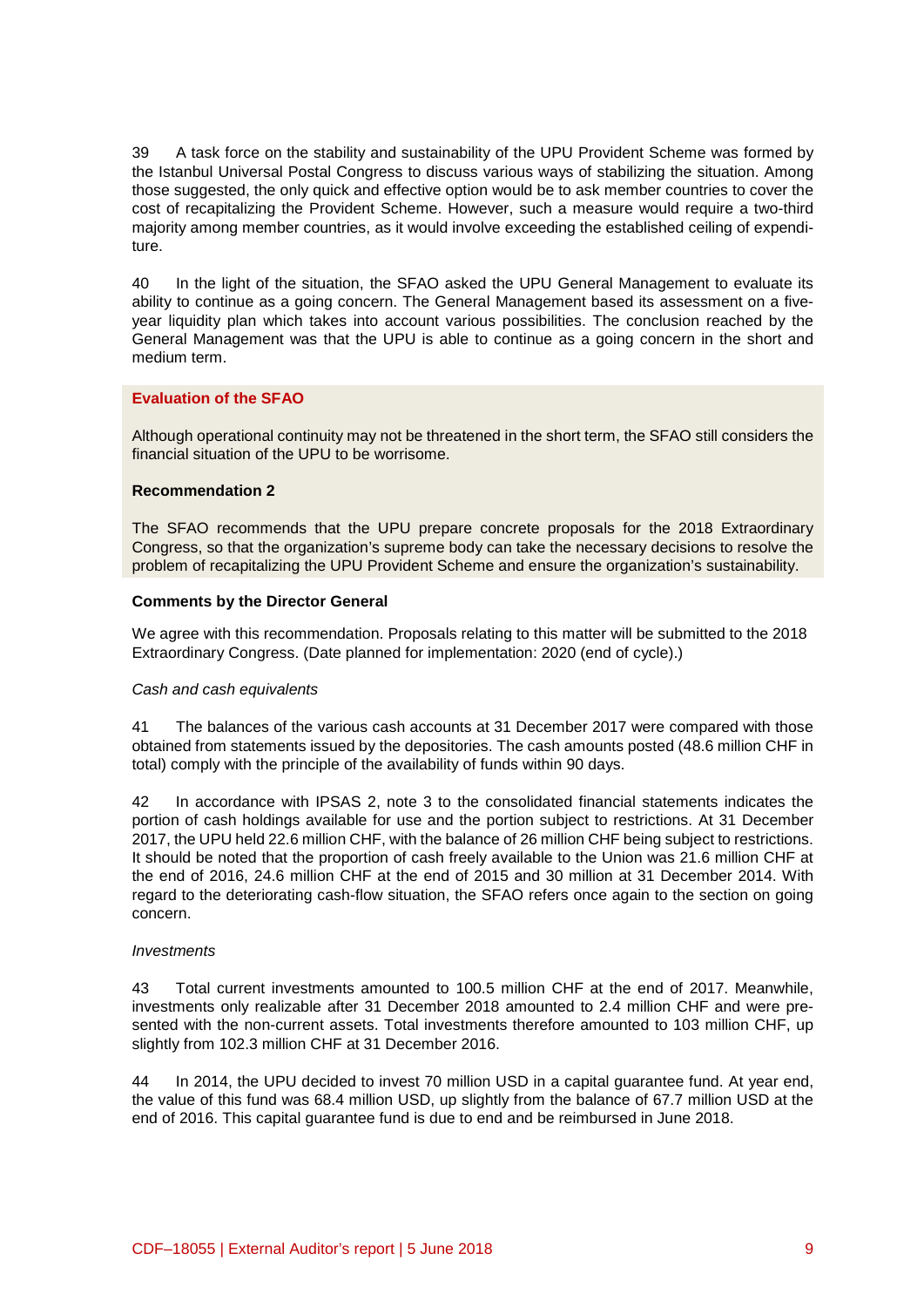45 During the interim audit, certain financial receipts shown in the accounts were selected and audited on the basis of the corresponding accounting vouchers. The checks did not reveal any particular problems.

# *Accounts receivable (exchange and non-exchange transactions)*

46 During the interim audit, the SFAO carried out various checks on accounts receivable. The checks showed that sanctions had been duly imposed on all the member countries that should be under sanctions according to the current rules. Likewise, an examination of existing amortization plans and those created, ending or cancelled in 2017 showed no particular problems.

47 Current receivables (from both exchange and non-exchange transactions) represented a net value of 53.1 million CHF (37.9 million CHF at the end of 2016), and non-current receivables (from non-exchange transactions) of 13.8 million CHF (12.6 million CHF at the end of 2016). Overall, there was a significant increase in total receivables between 2016 (50.6 million CHF) and 2017 (66.8 million CHF).

48 In last year's report, the SFAO noted that, owing to the holding of the 2016 Istanbul Congress, several countries subject to sanctions asked to benefit from an amortization schedule so as to recover their voting rights. One of the consequences of signing an amortization schedule is the dissolution of the provision for doubtful debts linked to the total amount covered by the schedule. The rules applied by the UPU result in significant distortions in the accounting results over time – in the years when Congresses are held, significant income is presented in the accounts. It was for this reason that the SFAO recommended that the UPU consider a change in the rules on the provision for doubtful debts, in order to increase the comparability of results over time. Following consideration, the UPU decided to provision all invoices issued more than two years ago, regardless of whether they are covered by an amortization schedule. These new rules will be applied from 1 January 2018.

49 As already noted, the slowness with which certain member countries pay their statutory contributions is unfortunate, and impacts negatively on the cash-flow situation.

50 The SFAO also draws attention to the ageing analysis of receivables due in note 4 to the consolidated financial statements. For the Union, this analysis shows that there is a total amount of 10.2 million CHF representing unpaid and doubtful debts. This represents close to one third of the Union's net receivables at the end of 2017. This situation requires special attention on the part of the UPU.

51 The SFAO points out that the invoiced interest rates on debts in arrears are 5% for receivables related to services provided and 6% for receivables related to statutory contributions. The billing of interest is done through Navision. However, the existence of two different rates means that manual processing is required for the clients concerned, as Navision cannot handle two different interest rates for a single client. This manual processing increases the risk of error and results in additional administrative work for the DFI. Although it did not issue a formal recommendation, the SFAO proposed that the UPU take steps to enable interest on overdue payments to be billed at a single rate, in order to simplify administrative processing.

52 Following that proposal, measures were taken by the International Bureau (IB). Two proposals to amend articles 146 and 151 of the General Regulations were thus submitted to the Council of Administration (CA). The CA decided to present the proposals to the 2016 Congress, with a view to harmonizing the rates of interest on overdue payments for arrears of contributions and for sales of supplies (interest rate of 5% in both cases), and maintain different payment conditions for contributions and sales of supplies (payment deadline of three months for contributions and six months in other cases).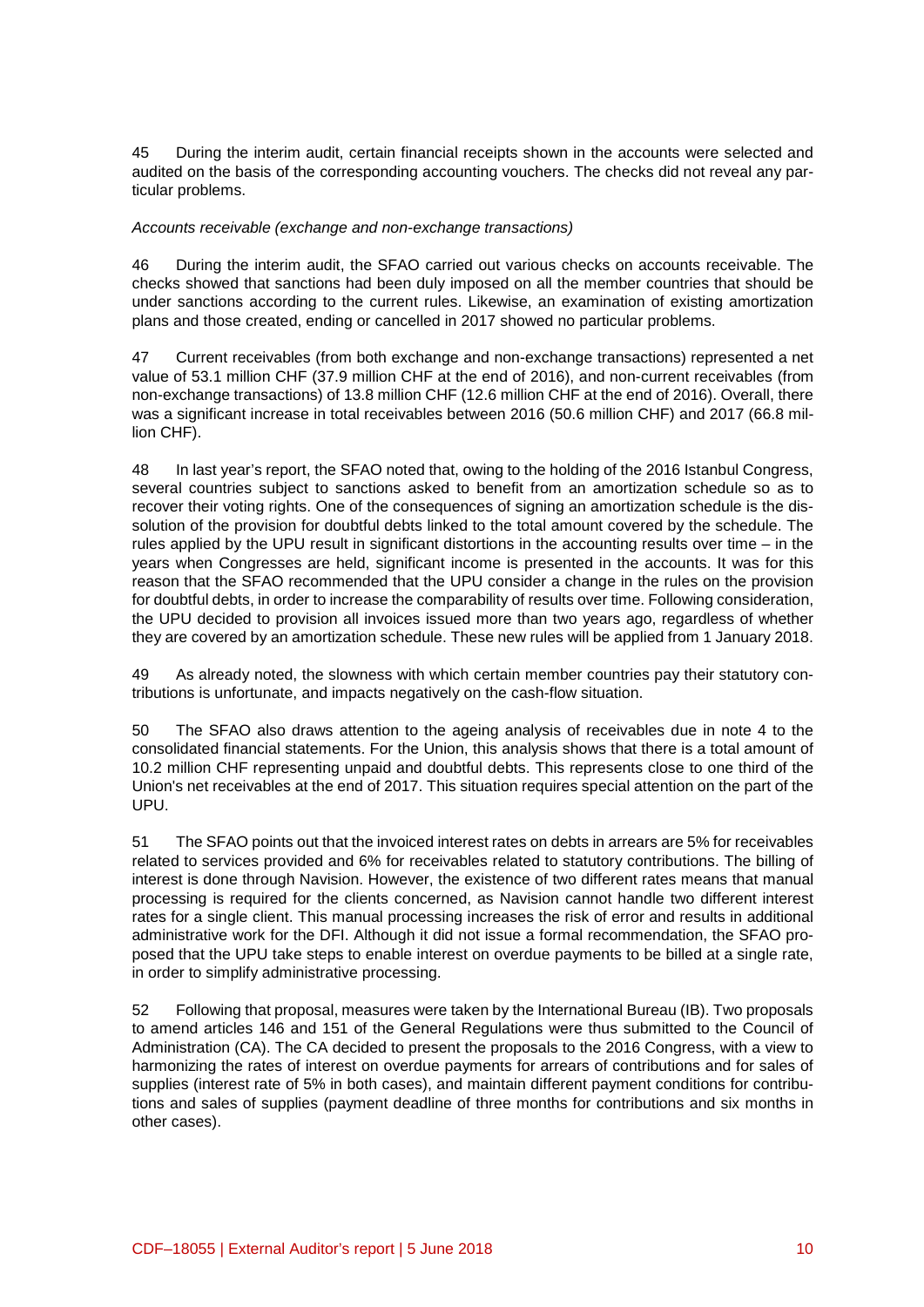53 Even if it had not been possible to achieve the full harmonization sought by the IB, uniform interest rates would still have led to significant improvements. However, at the Istanbul Congress, no steps were taken to have the proposed amendments to articles 146 and 151 of the General Regulations adopted.

54 On account of this inaction, the situation remains unchanged. The SFAO's proposal therefore still stands, and the UPU is encouraged to take the necessary steps to address this matter at the Extraordinary Congress, which will be held in Addis Ababa in the second half of 2018.

**Comment by the Director General:** A new proposal will be submitted to the 2018 Extraordinary Congress.

### *Inventories*

55 Inventories are recorded on the balance sheet for a total of 192,580 CHF (311,999 million CHF at the end of 2016). They consist of barcode labels, UPU souvenirs offered for sale, and postage stamps.

56 The decrease compared with 2016 stems largely from the stocks of international reply coupons (IRCs), following the change in supplier in 2017. Stocks of partially finished IRCs, still held by the previous supplier, were destroyed. The terms of the agreement signed with the new English supplier state that the latter remains the owner of IRCs up until their delivery to the Posts via the UPU. The amount of 88,085 CHF presented as IRC stock at the end of 2017 represents the paper stocks bought by the UPU. But there is no longer any semi-finished IRC stock, as had been the case up until 31 December 2016.

# *Other current and non-current assets*

57 Other current assets total 2.9 million CHF and include, in particular, prepaid expenses and deferred charges, staff advances, other advances and tax advances.

58 During the interim audit, the SFAO conducted an audit focusing on staffing, and more specifically on salary advances, Social Fund advances and other advances. The checks did not reveal any particular problems aside from the following point. It was noted that several education grant advances had been made in 2015 and 2016, and that these were still outstanding in November 2017. In theory, the staff members concerned should have made the payments for their children's school fees and the advances should have been settled. This situation was brought to the attention of the DFI, which has taken the necessary steps to regularize the situation. During the final audit, the SFAO noted that these advances had indeed been settled.

59 Social Fund advances due to be repaid in more than a year's time total 25,500 CHF and are presented under "Other non-current assets".

# *Equipment*

60 Tangible assets amounted to 1.9 million CHF at the end of the financial year. They are broken down into two types: IT equipment and other equipment (machines, furniture and material). The depreciation is based on the straight-line methodology in accordance with the estimated useful life of the asset, as defined in note 2 to the consolidated financial statements. In line with IPSAS, the various heritage assets, such as the stamp collection, were not capitalized.

61 The detailed checks on the amounts put to account in 2017 did not reveal any particular problems. A critical review and detailed tests in different expenditure accounts were also performed to check that the principles for accounting of tangible assets had been followed. Here again, the checks did not reveal any particular problems.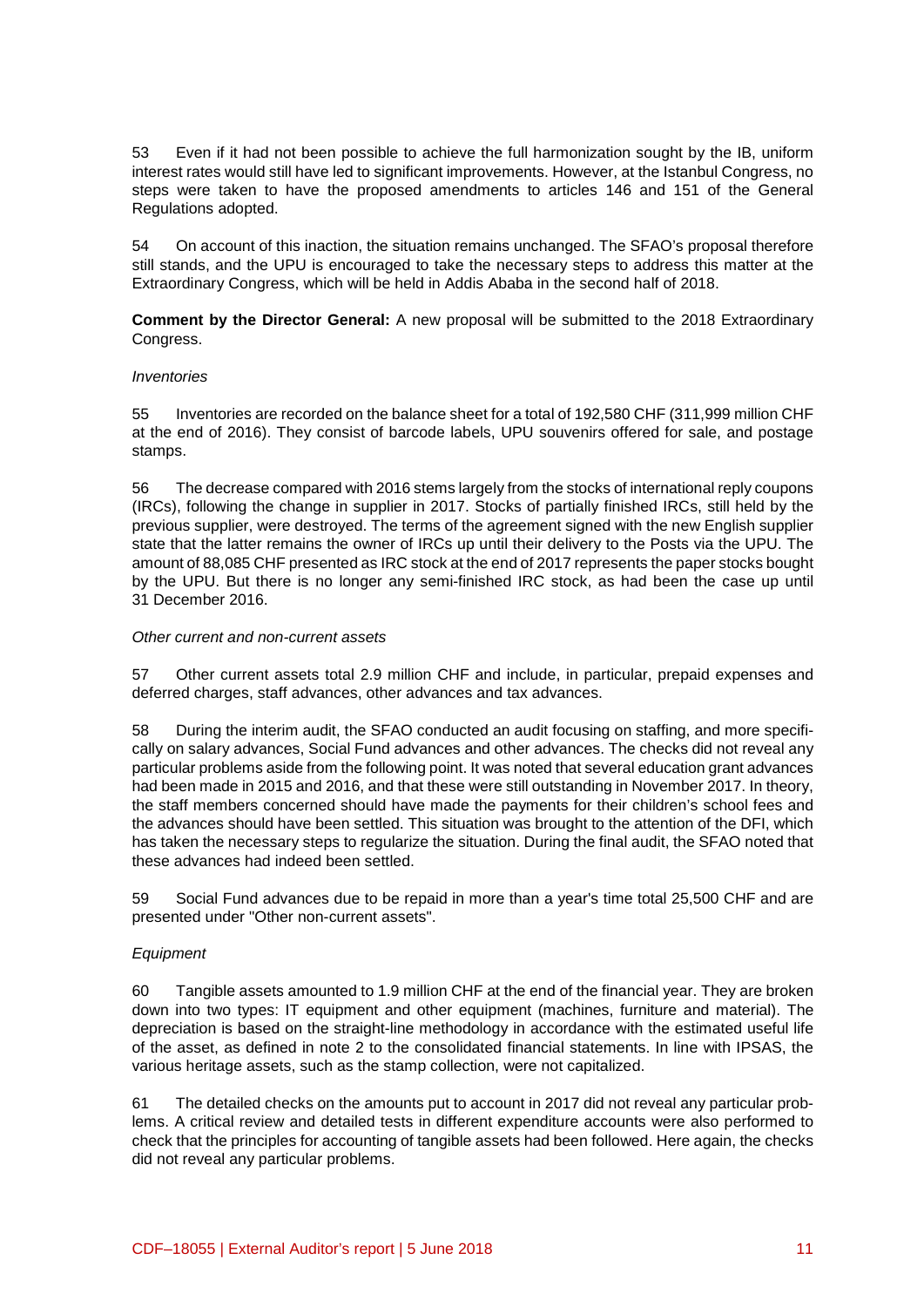# *Intangible assets*

62 The balance under this heading stood at 370,372 CHF. During the interim and final audits, the SFAO performed a critical review and detailed tests of the different expenditure accounts in order to ensure that the principles for recognition of intangible assets had been followed. The checks did not reveal any particular problems.

# *Land and buildings*

63 The value of the building as recorded on the balance sheet is 25.3 million CHF. The rights for use of the land were not recognized. As regards the non-repayable subsidies received, these are presented as deductions from the value of the building. The checks did not reveal any particular problems.

# *Accounts payable and accrued expenses*

64 The amount of 31.8 million CHF on the liabilities side of the balance sheet was substantiated in the course of the checks. The balances of the different accounts checked here are regularly monitored by the DFI.

65 The substantial increase in the balance compared to the end of 2016 (+15 million CHF) was due to the increase in UPU\*Clearing creditors (increase similar to that of UPU\*Clearing accounts receivable).

# *Short-term employee benefits*

66 The provision for overtime and accrued leave days amounts to 1.9 million CHF, which is very slightly higher than in 2016. The accuracy and relevance of the amounts was checked by analyzing the individual data of UPU staff.

67 The SFAO notes, however, that the problem observed during the 2014 audit of the accounts remains an issue. Since the transition to a new version of MS Office, direct exports from the leave and overtime management system (VisualWeb) to Excel are no longer possible. A DRH employee must therefore manually enter into an Excel file the end-of-year overtime and vacation balances for all the organization's staff. A manual procedure involving the entry of hundreds of items of data inevitably carries with it a high risk of error.

68 The SFAO recommended that the UPU find a technical solution to avoid the need for such manual entries. However, no measures have been taken. The SFAO notes that the UPU prefers to manage the existing risk through laborious and time-consuming checks.

# *Deferred revenue*

69 Deferred revenue is recognized as a liability on the balance sheet for a total amount of 74.7 million CHF. It represents the assessed contributions billed in advance, and tied funds received from third parties. The figure was higher than in 2016 as a result of an increase in current Quality of Service Fund (QSF) projects.

70 Following the implementation of an old recommendation by the SFAO, the DFI prepared a list of inactive tied third-party funds and tied own funds. This approach enables funds that are able to be closed to be identified. This work began in 2016 and continued throughout 2017, with several inactive funds being closed as a consequence. However, as of 31 December 2017, six inactive funds totalling 103,682 CHF were still open. This work should therefore be continued in 2018 so that the SFAO's recommendation can be seen as being completely implemented.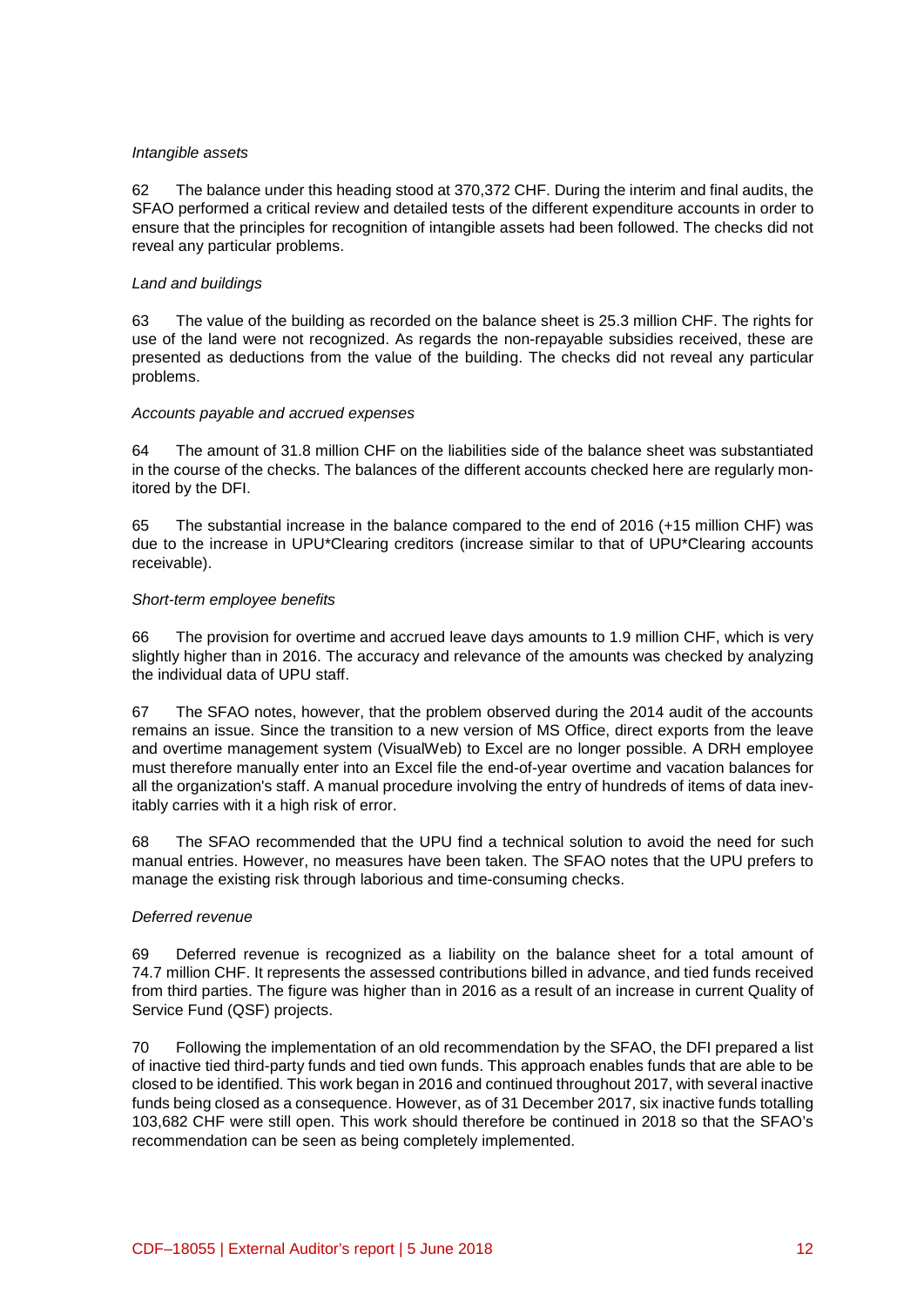71 At the end of 2017, there were no longer any negative funds shown under conditional voluntary funds. The SFAO notes that this is a positive situation which indicates that these funds are being managed prudently.

## *Advance receipts*

72 Advance receipts totalled 81.4 million CHF, slightly down on the previous year. They essentially comprise the credits available to designated operators for carrying out QSF projects, which amounted to 70.9 million CHF at the end of 2017.

# *Funds-in-trust held for translation services*

73 The three translation services are not included in the consolidation perimeter. They are the subject of separate financial statements still presented in accordance with other accounting standards. The amount of 7.1 million CHF, shown under current liabilities, represents the three current accounts managed by the Union on behalf of the translation services. The amounts held are as follows: 4.6 million CHF for the Arabic Translation Service, 2.1 million CHF for the English Translation Service, and 0.4 million CHF for the Portuguese Translation Service.

74 The SFAO considered whether these three services needed to be consolidated following the entry into force of IPSAS 35 to 37. It concluded that the UPU has no significant influence or control over the decisions and activities of these services. The activities are decided upon solely by the bodies of the three services, and their annual accounts are approved by the same bodies. This is also the case for the budget and expenses. The UPU is merely the agent for the management and administration of these three services. Consequently, these three entities are not included in the consolidation perimeter.

## *Borrowing*

75 The interest-free loan representing funds borrowed from the Swiss Confederation to build the headquarters building is shown under two distinct headings on the liabilities side of the balance sheet. The portion of the loan that is payable in the upcoming year is shown under current liabilities for an amount of 375,760 CHF (the same amount as at 31 December 2016). The portion of the loan that is not payable in the upcoming year is shown under non-current liabilities for an amount of 751,516 CHF (1,127,276 CHF at 31 December 2016). The loan payable after one year is shown on the balance sheet at amortized cost, using the effective interest rate method.

76 Calculated using a discount rate of 1.15%, the value of the theoretical interest for 2017, which the UPU would have had to pay if the loan had been carried out under normal market conditions, would be 16,799 CHF. As for the total value of the interest waived up until the final reimbursement in 2020, this amounts to 25,439 CHF.

### *Provisions*

77 The provision entered on the liabilities side of the balance sheet concerns proceedings and litigation under way. Following the reorganization carried out in 2015, a number of staff members had their contracts terminated, and the persons concerned challenged these terminations, filing cases with the International Labour Organization's Administrative Tribunal.

78 In late 2017 and early 2018, three verdicts were delivered by that Tribunal. The amounts to be paid out to the three persons involved were calculated and funded in late 2017. Three new cases were filed during the financial year under review, concerning the same three people terminated in 2015. The Legal Affairs Directorate provided its best estimate of the amount that the UPU might have to pay for the three new pending cases. The payments to be made following the verdicts and the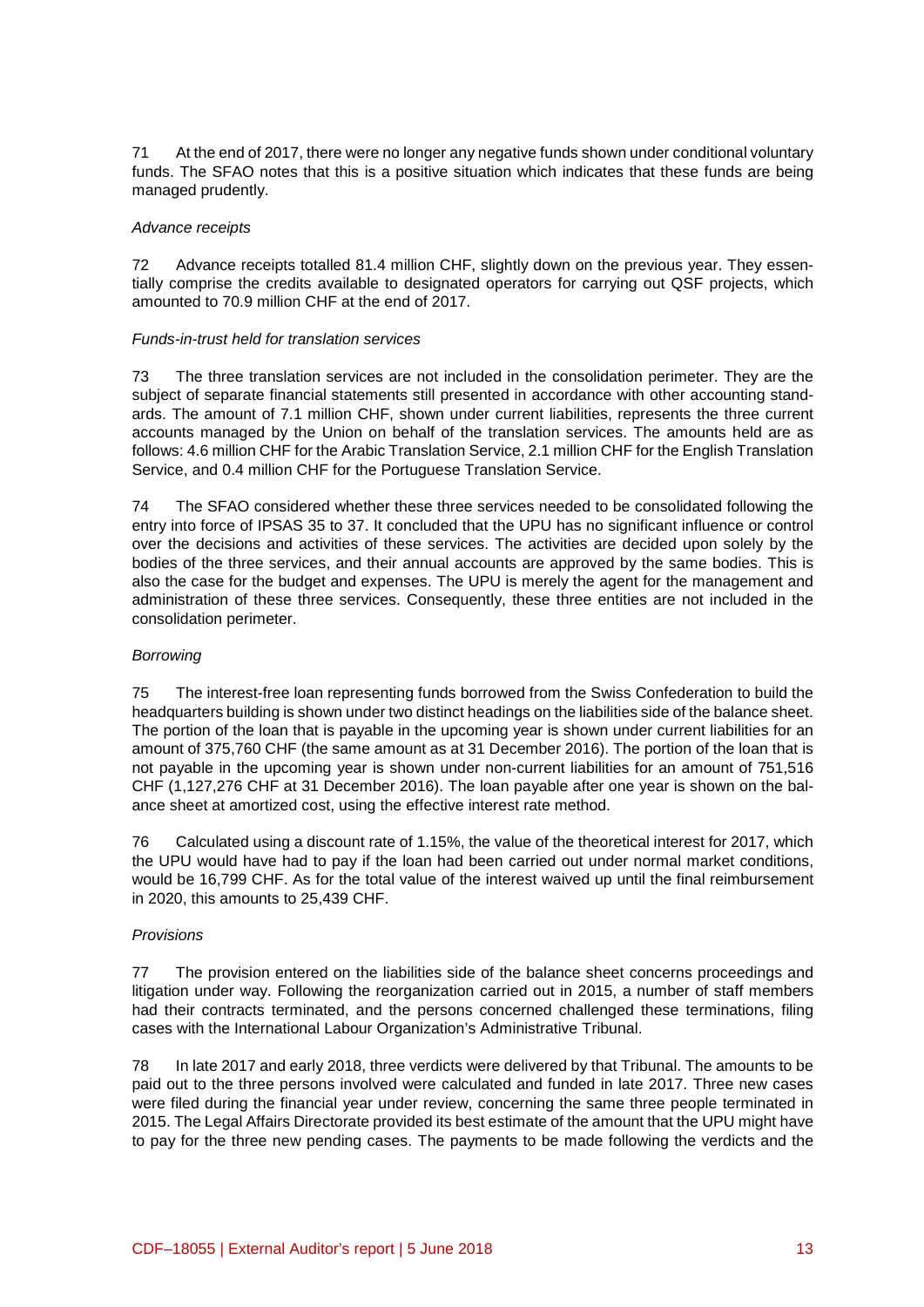filing of these new cases account for the significant increase in the provision amount between 31 December 2016 (0.9 million CHF) and 31 December 2017 (2.6 million CHF).

### *Long-term employee benefits*

79 In accordance with IPSAS 25, actuarial liability relating to pensions and various other UPU employee benefits has been put to account. The actuarial analysis was performed by the UPU consultant actuary.

80 Long-term employee benefits, calculated in accordance with IPSAS 25 using the projected unit credit method, are shown as a liability on the balance sheet for an amount of 146.8 million CHF. The two most significant amounts concern net obligations to the UPU Provident Scheme (98.4 million CHF) and after-service health insurance (46.1 million CHF). The details of all the obligations are given in note 12 to the consolidated financial statements.

81 The benefits for active staff working or retirees having worked in the three translation services were calculated separately by the consultant actuary, as their respective accounts are not consolidated.

82 The SFAO examined the correct application of IPSAS 25, the completeness and accuracy of the data used as a basis for the actuary's calculations, the assumptions used, and the entries into the accounts. This important item in the UPU balance sheet is IPSAS-compliant.

83 Last year, the SFAO requested statistics on commutations of capital made upon retirement. From these statistics it was noted that such commutations of capital were relatively frequent. However, the actuarial assumptions refer to there being no commutations of capital. At the SFAO's request, the DFI addressed this issue with its actuarial expert in 2017, and the assumptions used in the calculations were adapted accordingly. In the latest actuarial survey, a rate of commutation of 15% was used for calculations. The SFAO finds this figure to be more realistic than the previously used rate of 0%.

84 IPSAS 25 was replaced by IPSAS 39 on 1 January 2018. One important consequence is that the so-called "corridor" approach has been abandoned. This method was used by the UPU up until 31 December 2017, which means that actuarial differences are not immediately shown in the accounts. In the 2018 accounts, this change in standard will mean retroactive application of the new rules: in other words, restatement of the figures for 2017. At the SFAO's request, the UPU asked its actuarial expert to calculate employee benefit liabilities in two different ways: according to IPSAS 25 and the new IPSAS 39. The DFI took the necessary steps. Nevertheless, a cursory examination of the report produced according to IPSAS 39 showed that not all the comparative figures and information for 2017 – which will be required for the 2018 consolidated financial statements – were present. A new request must therefore be made to the actuary. The SFAO will check during the 2018 interim audit whether the UPU has all the necessary information for the financial statement calculations.

85 The SFAO draws the DFI's attention to the fact that, in the next financial statements, note 12 on employee benefits will need to be reviewed. With the new IPSAS 39 standard, some additional details will need to be provided. Although it will not issue a formal recommendation, the SFAO encourages the UPU to carry out a detailed analysis of the IPSAS 39 standard, so as to identify the additional elements to be included.

86 A new concept has been introduced with the new IPSAS 39, namely that of risk sharing. The valuation of Swiss pension funds according to international financial reporting standards (IFRS, IAS 19) has been the subject of a lengthy debate between experts and businesses. The employer's obligation towards its pension fund can be difficult to define. For example, stabilization measures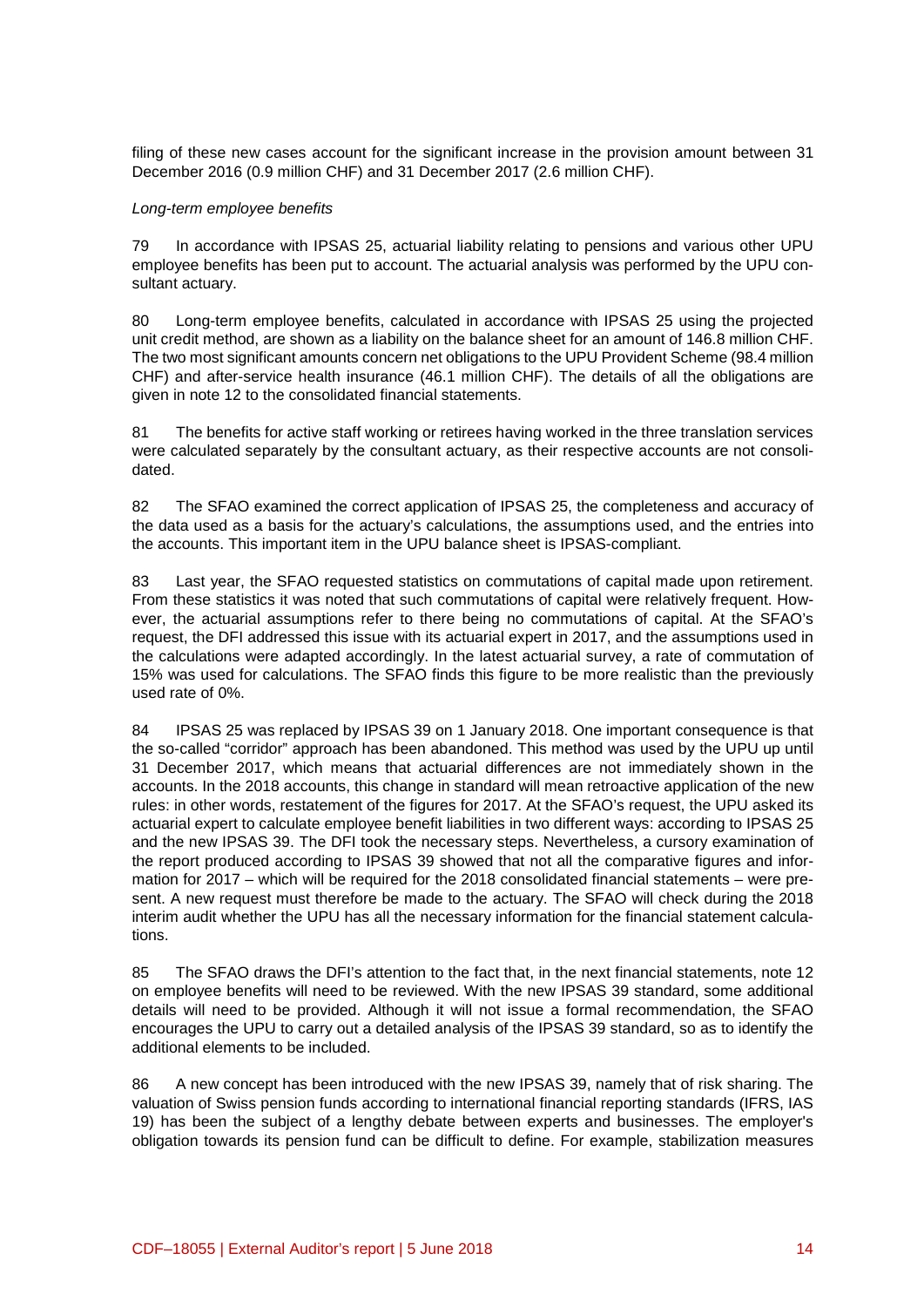may entail changes in employees' benefits. This means that risk is shared between the employer and employees.

87 In its last report, the SFAO recommended that the UPU conduct a study, with its actuarial expert, to determine the possibilities in terms of taking account of the concept of risk sharing, which will be introduced with the entry into force of the new IPSAS 39.

88 The DFI took the necessary steps with its actuary. From the initial analyses, it became clear that this concept will not apply to the UPU. This is mainly due to the fact that the UPU provident plan is based on pre-defined benefits, which greatly limits the options available. The UPU has therefore decided not to consider the notion of risk sharing in the future.

### *Net assets*

89 Net assets comprise tied own funds<sup>[3](#page-14-0)</sup>, untied (or uncommitted) own funds<sup>[4](#page-14-1)</sup>, and reserves. The reserves are made up of the Social Fund, the IPSAS reserve, the building reserve, and the Special Activities Fund. At the end of 2017, the shortfall on the balance sheet stood at 98.4 million CHF.

90 In 2017, the "Special Fund Cafeteria" reserve, whose balance has not changed in several years, was incorporated into the "Social Fund capital". This incorporation was recommended by the SFAO in its last report.

91 At 31 December 2017, the WNS reserve – which is part of the tied own funds – had a negative balance of 53,532 CHF. As income is expected in 2018, the SFAO has not made a proposal to reassign this reserve as a deduction from uncommitted own funds. The UPU should, however, monitor this fund throughout 2018.

# *Revenue and expenses*

92 The Union's revenue and expenses were the subject of analytical checks and detailed tests based on the materiality threshold applied for both the interim and final audits.

93 As regards staff costs, detailed checks were carried out on the March 2017 salaries of about 20 people. All the elements making up the salary were checked, and no errors were found.

94 Significant changes to the remuneration scales entered into force on 1 January 2017. These followed the implementation of the UN General Assembly decision to unify the salary scales for the DG, DDG, D and P categories, by removing the distinction between staff members with and without dependants. So that this decision does not have a negative financial impact on the staff members concerned, a grade and step matching table was drawn up by the UN. In the interim audit, the SFAO checked that the table was being correctly implemented for a sample of 15 staff members and found no problems.

95 Following these salary checks, a negative point needs to be raised in terms of the keeping of personnel files, which is unsatisfactory. The SFAO found that in several cases, family declarations were missing from files, and where they were present, they often were not up to date. This is in spite of the fact that the DRH regularly requests these declarations from the persons concerned. These declarations and the associated documents (proof of financial support for a father or mother, declaration of schools, spouses' pay slips, etc.) are not systematically filed in the personnel files, but are deposited with a DRH staff member. According to information received, it appears that no one is

1

<span id="page-14-0"></span><sup>&</sup>lt;sup>3</sup> Accumulated surplus of other funds and accumulated surplus of controlled entities.

<span id="page-14-1"></span><sup>4</sup> Accumulated deficit of Union funds.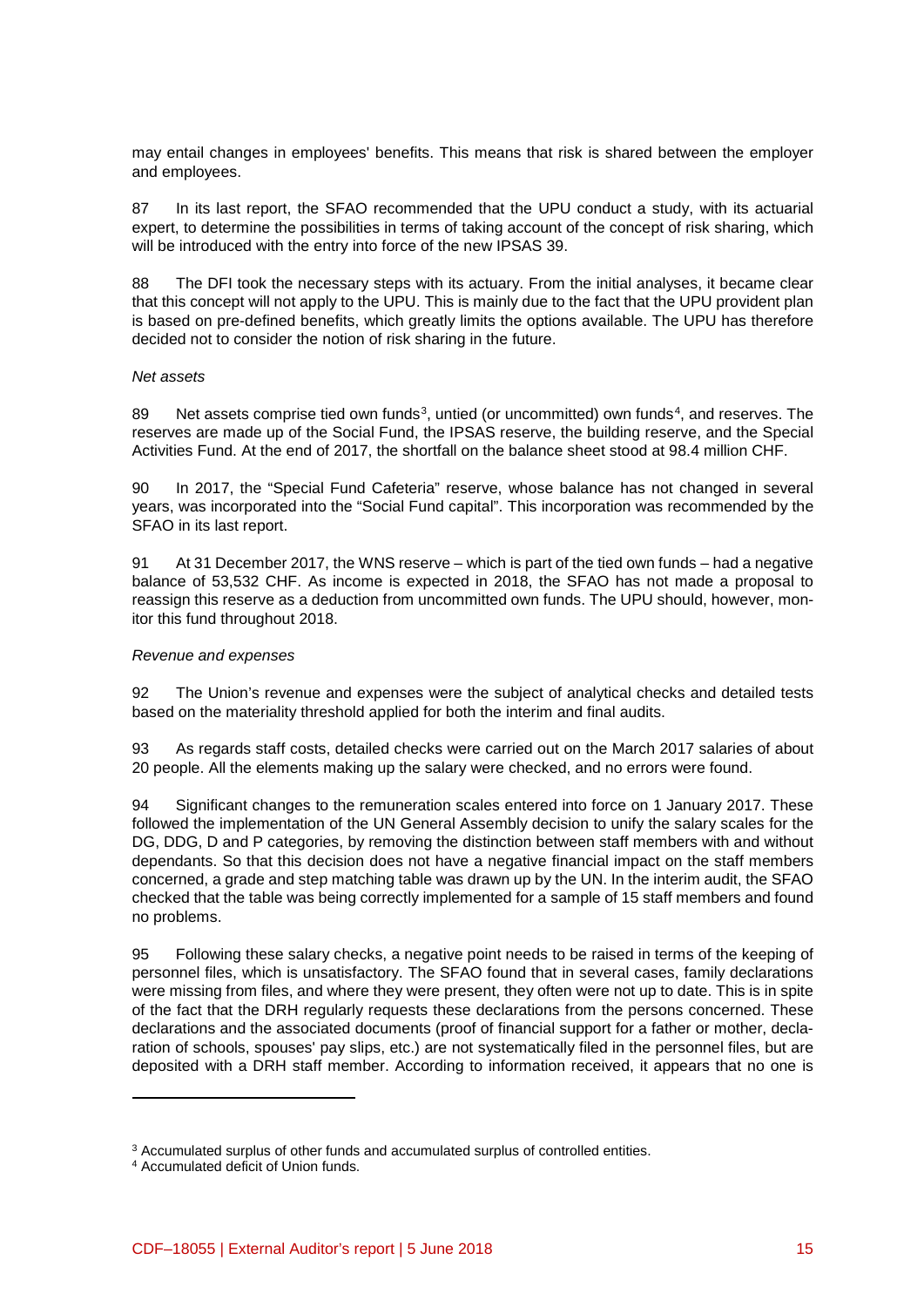formally responsible for filing these documents. This is the third time that the SFAO has raised this issue without seeing any improvement. As the situation is not showing signs of improvement despite the oral recommendations made during previous audits, the SFAO has decided to issue a formal recommendation this year for this problem.

96 Moreover, the SFAO noted that decisions regarding salary increments were not routinely classified in personnel files. Entitlement to salary increments is not, however, automatic; as staff rule 103.4.7 states, the General Management can decide to withhold a staff member's next increment. As such evidence is missing from files, it is not possible to ensure that salary increments are being approved by the General Management.

# **Evaluation of the SFAO**

The SFAO feels that personnel files must be better maintained. These files should be up to date and contain all the necessary evidence to account for the different elements of the salary and the various allowances provided, which is not currently the case.

# **Recommendation 3**

The SFAO recommends that the UPU, and in particular its DRH, take the necessary steps to ensure that personnel files are complete. One person should be formally assigned to classify the different documents in the files.

# **Comments by the Director General**

We agree with this recommendation. Concrete measures will be undertaken by the DRH. (Date planned for implementation: July 2019)

97 Other areas such as sales, voluntary contributions, statutory contributions and other annual contributions, interest on accounts receivable, project expenses, travel expenses, consultants' services and external contracts, general operating costs and financial income and expenses were the subject of spot checks during the interim and final audits. These did not reveal any significant problems.

# *Related party information*

98 Note 18 to the consolidated financial statements shows an amount of 3.4 million CHF for 2017, corresponding to the salaries (annual average) of the 10.7 senior managers at the UPU. The total amount for 2016 was 2.9 million CHF for 10 senior managers.

99 IPSAS 20, paragraph 34 (a), expressly requires that a distinction be made between the individuals at the head of an organization and the directors reporting to them. However, in its recent financial statements, the UPU has never made this distinction, despite the SFAO's recommendations.

100 For the first time this year, the UPU has presented related party information to comply with the requirements of IPSAS 20. The total aggregate remuneration for the Director General and the Deputy Director General amounted to 854,736 CHF (829,858 CHF in 2016). The remuneration of the other directors totalled 2.5 million CHF (2.1 million CHF in 2016).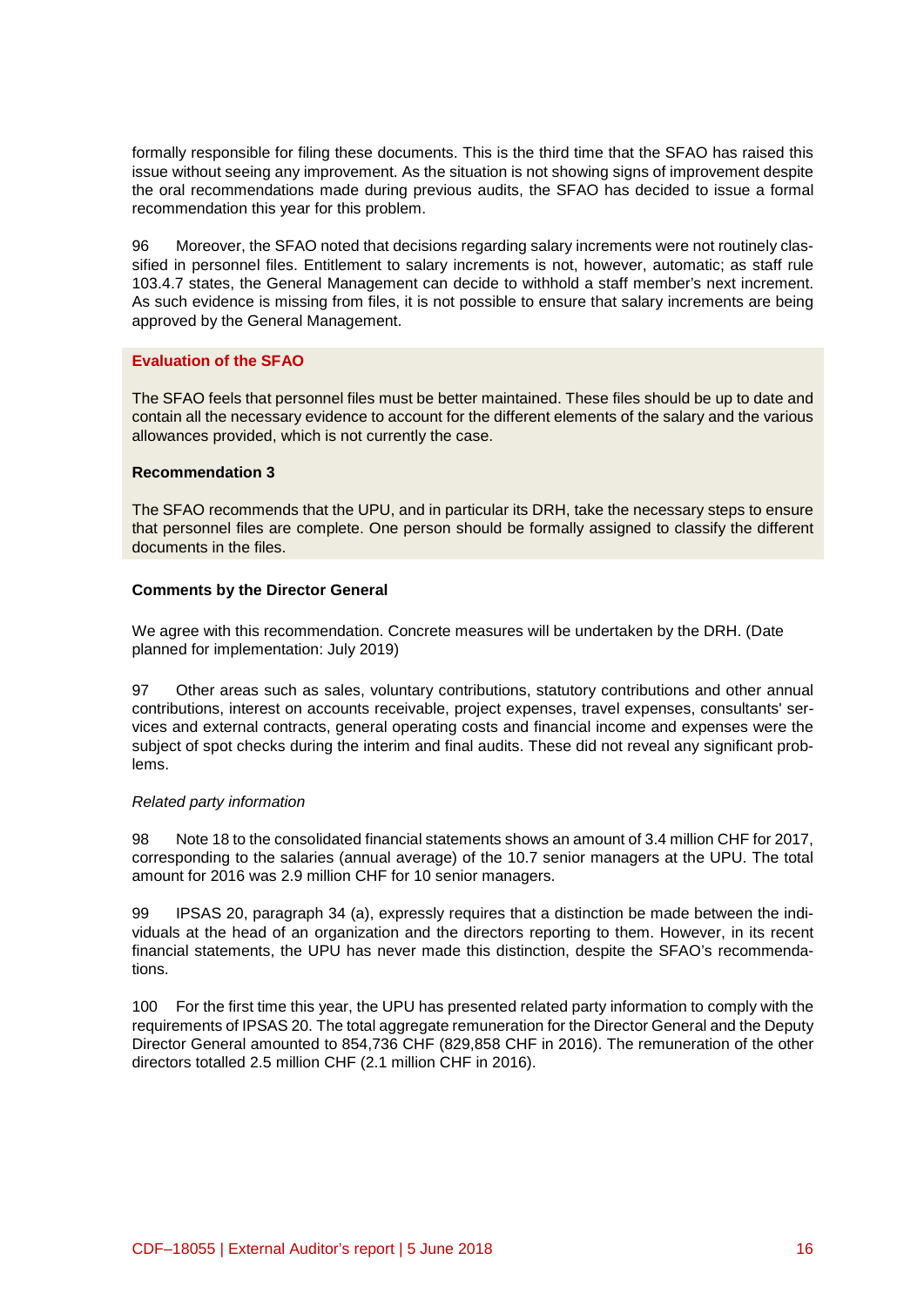## *Statement of cash flow*

101 The SFAO reviewed the positions in the table of cash flows (financial statement IV) and checked the amounts presented against the opening and closing balances. The table shows no significant error.

# *Financial risks*

102 In accordance with IPSAS 28 to 30, the UPU provides various information on the financial instruments in note 24 to the financial statements. This information has been checked and is correct.

103 The SFAO wishes, however, to draw attention to the section on liquidity risk. In this section, the UPU mentions serious cash-flow issues which could result from making two payments of 5.5 million CHF in 2018 and 2019 to recapitalize the UPU Provident Scheme. This situation represents a material uncertainty which may cast significant doubt on the UPU's ability to continue as a going concern. However, after carefully examining the situation and simulations of likely changes in cash-flow, the General Management believes that operations are not threatened in the medium term.

# *Unrecognized contractual commitments*

104 According to IPSAS 1[5,](#page-16-0) the notes should provide information on unrecognized contractual commitments. In addition, according to IPSAS 17[6](#page-16-1), the notes must also indicate, for each category of tangible assets included in the consolidated financial statements, the amount of contractual commitments for the acquisition of property, plant and equipment. The process introduced by the DFI enabled unrecognized contractual commitments totalling 20 million CHF (8.1 million CHF at the end of 2016) to be identified. This increase is essentially due to the signing of three major contracts in 2018 with Quotas GmbH (engagement from 2018 to 2020 for 7.1 million CHF), Fincons Group AG (engagement from 2018 to 2022 for 3.3 million CHF) and Altran AG (engagement from 2018 to 2022 for 2.5 million CHF).

105 In this note 25, the UPU also referred to its commitments relating to operational leasing and income expected from rental of premises. The figures were checked, and the presentation adopted is compliant with the relevant IPSAS standards.

### *Contingent liabilities*

106 As explained in note 26 of the consolidated financial statements, the Union has relationships with three language groups which provide translation services to the UPU member countries belonging to each group. These groups function independently of the Union, which is why their accounts are not consolidated. They appoint their own staff, and their rules state that any financial consequences of a dispute or appeal to the ILO Administrative Tribunal are to be borne by the language group concerned.

107 However, some of the ILO case law indicates that a potential Union obligation towards staff of the three translation services cannot be completely ruled out. Low though this risk is, the UPU mentioned the obligations relating to staff benefits as a possible liability. At the end of 2017, the total amount of 11.9 million CHF (11.4 million CHF at the end of 2016) represented the net obligations of these three services towards their staff for the Provident Scheme and health insurance after separation from service. The amount in question was calculated by the UPU consultant actuary using the

1

<span id="page-16-0"></span><sup>5</sup> IPSAS 1, point 129d

<span id="page-16-1"></span><sup>6</sup> IPSAS 17, point 89c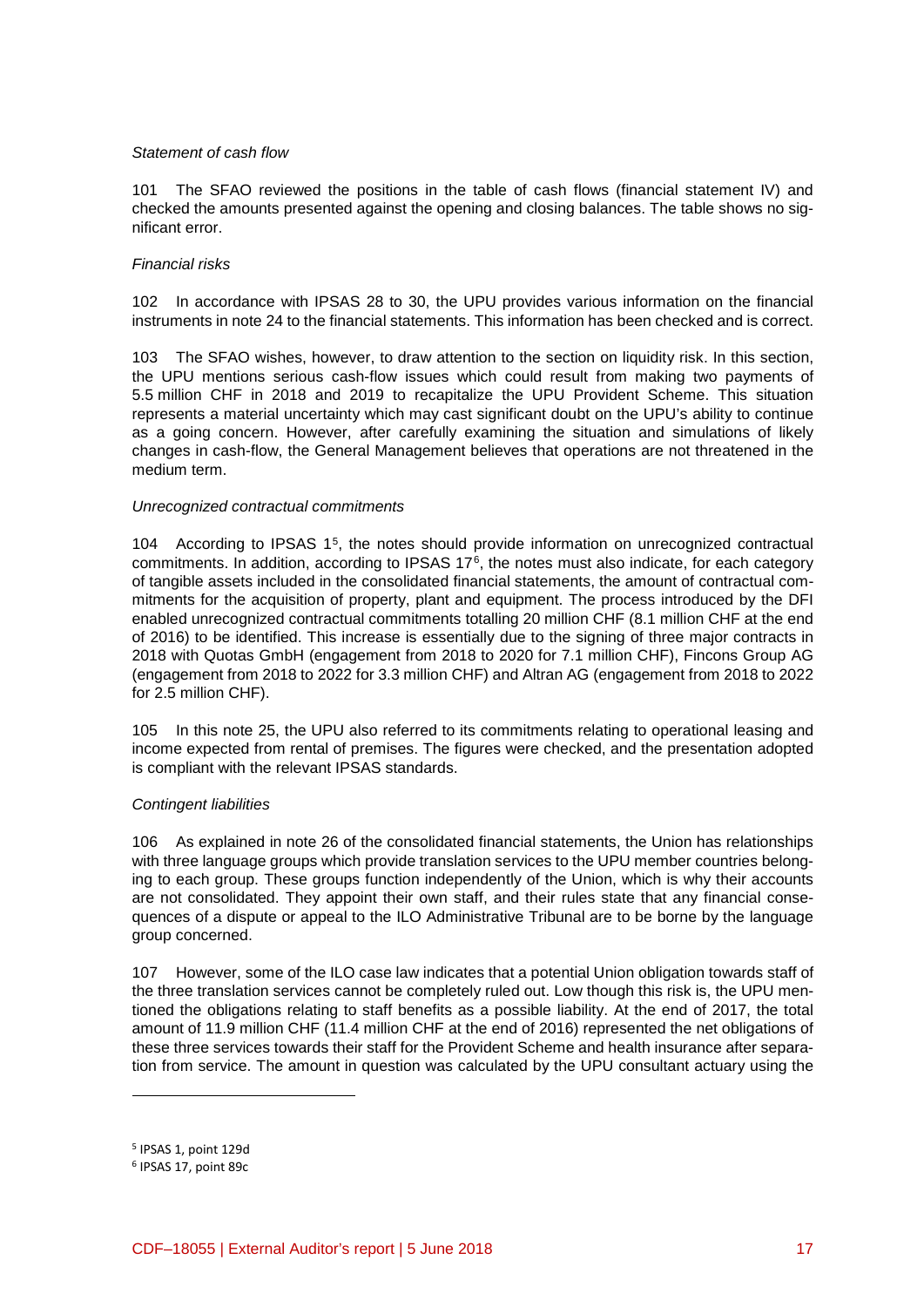same methodology as for staff benefit obligations for Union staff and staff of the other entities included in the consolidated accounts.

## *Segment reporting*

108 This information appears in note 27 to the consolidated financial statements. This reporting allows for assets, liabilities, expenses and revenue to be broken down into the various segments. The presentation adopted by the UPU complies with the requirements of IPSAS 18.

#### *List of additional entries not put to account*

109 The SFAO has no additional entries not put to account to mention.

### **Conclusion**

110 As a result of the work carried out, the SFAO is in a position to confirm that the UPU's 2017 consolidated financial statements have been presented in conformity with IPSAS. Moreover, and considering the pre-defined materiality threshold, it also confirms that the accounting data published in the consolidated financial statements corresponds with the UPU accounts.

111 The SFAO highlights, however, the importance of taking concrete measures during the 2018 Extraordinary Congress, so as to increase the organization's ability to continue as a going concern. It refers to the section on liquidity risk in note 24 of the financial statements, which indicates that the payments to be made to the UPU Provident Scheme could cause serious cash-flow problems for the organization. As indicated in note 24, this situation represents a material uncertainty which could cast significant doubt on the organization's ability to continue as a going concern. The SFAO's opinion on this matter remains unchanged.

112 Consequently, it is able to issue the audit opinion attached to this report and drawn up in accordance with paragraph 5 of the Additional terms of reference governing external audit (annexed to the UPU Financial Regulations).

Swiss Federal Audit Office (External Auditor) Eric-Serge Jeannet **Didier Monnot**<br>
Didier Monnot<br>
Deputy Director **Connoct Connoct Changes**<br>
Didier Monnot

Head of Audit Mandates

Annexes:

- 1) External Auditor's report
- 2) Follow-up of recommendations from previous audits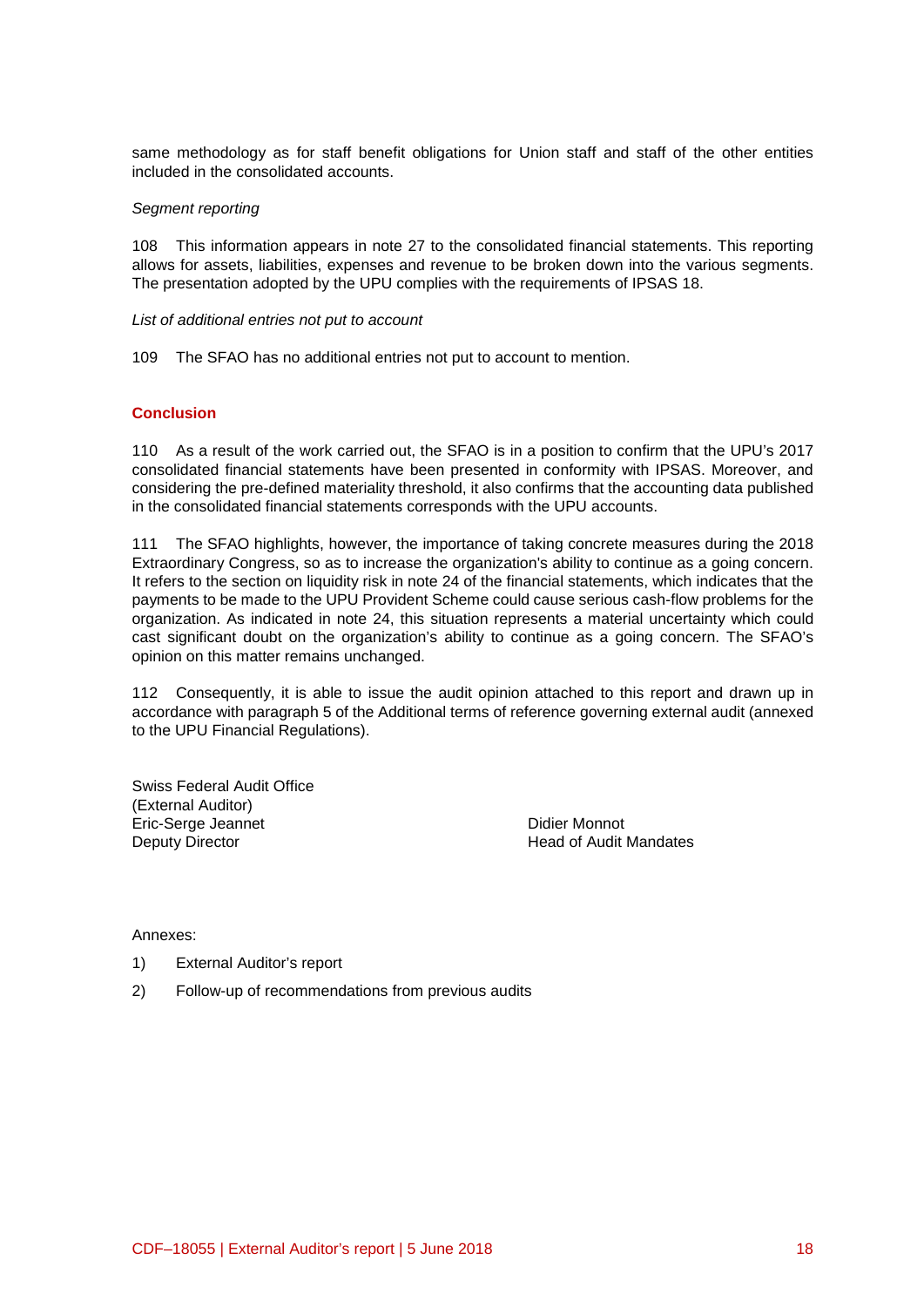# **Annex 1: External Auditor's report**

#### *To the Council of Administration of the Universal Postal Union (UPU)*

#### Audit report of the financial statements

#### **Opinion**

The SFAO has audited the consolidated financial statements of the UPU at 31 December 2017, which comprise the statement of financial position (financial statement I), the statement of financial performance (financial statement II), the statement of changes in net assets (financial statement III), the statement of cash flow (financial statement IV), and the statement of comparison of budget and actual amounts (financial statement V), together with the notes attached to the financial statements, including the summary of the principal accounting methods.

In the SFAO's opinion, the consolidated financial statements present fairly, in all material aspects, the financial position of the UPU at 31 December 2017, and its financial performance and cash flows for the financial year ending on that date, in accordance with the provisions laid down in the International Public Sector Accounting Standards (IPSAS) and the UPU Financial Regulations.

#### **Basis for the opinion**

The SFAO conducted its audit in accordance with the International Standards on Auditing (ISAs). Its responsibilities under those standards are further described in the "Auditor's responsibilities for the audit of the financial statements" section of this report. The SFAO is independent of the UPU in accordance with the ethical rules applicable to its audit of the consolidated financial statements in Switzerland, and it has fulfilled its other ethical responsibilities in accordance with these rules. It believes that the audit evidence it has obtained is sufficient and appropriate to provide a basis for its opinion.

#### **Significant doubt on its ability to continue as a going concern**

The SFAO refers to the section on liquidity risk in note 24 of the financial statements, which indicates that the payments to be made to the UPU Provident Scheme could cause serious cash-flow problems for the organization. As indicated in note 24, this situation represents a material uncertainty which could cast significant doubt on the organization's ability to continue as a going concern. The SFAO's opinion on this matter remains unchanged.

## **Responsibilities of the UPU management for the consolidated financial statements**

The management is responsible for the preparation and fair presentation of the consolidated financial statements in accordance with IPSAS and the UPU Financial Regulations, and for such internal control as it deems necessary to enable the preparation of consolidated financial statements that are free from material misstatement, whether due to fraud or error.

In preparing the financial statements, the management is responsible for assessing the UPU's ability to continue as a going concern, disclosing, as applicable, matters related to going concern and using the going concern basis of accounting unless the management either intends to liquidate the UPU or to cease operations, or has no realistic alternative but to do so.

Those charged with governance are responsible for overseeing the UPU's financial reporting process.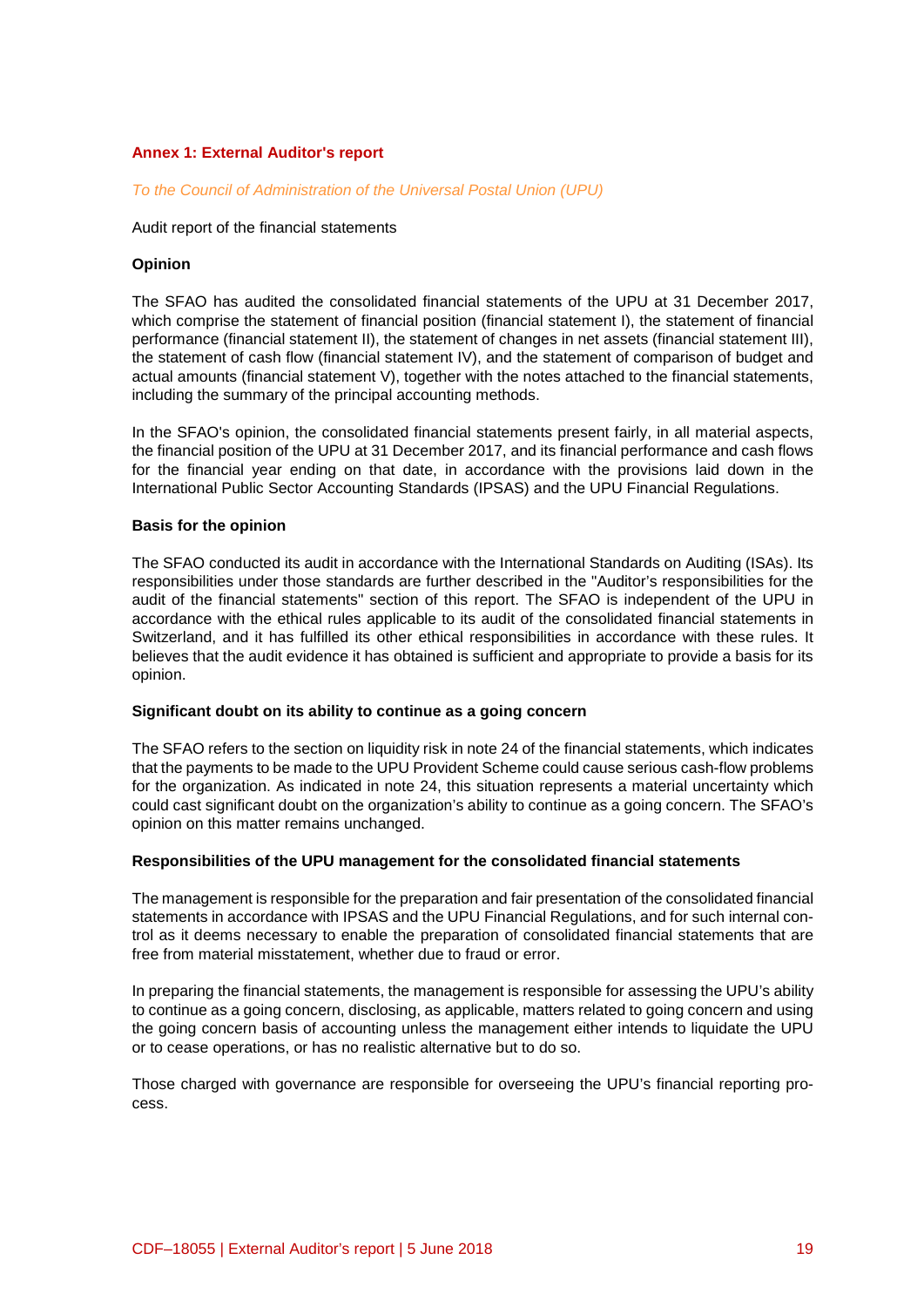## **Auditor's responsibilities for the audit of the financial statements**

The SFAO's objectives are to obtain reasonable assurance as to whether the financial statements as a whole are free from material misstatement, whether due to fraud or error, and to issue an auditor's report containing its opinion. Reasonable assurance is a high level of assurance, but is not a guarantee that an audit conducted in accordance with ISAs will always detect a material misstatement when it exists. Misstatements can arise from fraud or error and are considered material if, individually or in the aggregate, they could reasonably be expected to influence the economic decisions of users taken on the basis of these financial statements.

As part of an audit in accordance with ISAs, the SFAO exercises professional judgement and maintains professional scepticism throughout the audit. It also:

- Identifies and assesses the risks of material misstatement of the financial statements, whether due to fraud or error, designs and performs audit procedures responsive to those risks, and obtains audit evidence that is sufficient and appropriate to provide a basis for its opinion. The risk of not detecting a material misstatement resulting from fraud is higher than for one resulting from error, as fraud may involve collusion, forgery, intentional omissions, misrepresentations, or the override of internal control;
- Obtains an understanding of internal control relevant to the audit in order to design audit procedures that are appropriate in the circumstances, but not for the purpose of expressing an opinion on the effectiveness of the UPU's internal control;
- Evaluates the appropriateness of accounting policies used and the reasonableness of accounting estimates and related disclosures made by the management;
- Draws conclusions as to the appropriateness of the use of the going concern basis of accounting and, based on the audit evidence obtained, whether a material uncertainty exists related to events or conditions that may cast significant doubt on the UPU's ability to continue as a going concern. If the SFAO concludes that a material uncertainty exists, the SFAO is required to draw attention in its auditor's report to the related disclosures in the consolidated financial statements or, if such disclosures are inadequate, to modify its opinion. Its conclusions are based on the audit evidence obtained up to the date of its auditor's report. However, future events or conditions may cause the UPU to cease to continue its operations;
- Evaluates the overall presentation, structure and content of the financial statements, including the disclosures, and whether the financial statements represent the underlying transactions and events in a manner that achieves fair presentation;
- Obtains sufficient appropriate audit evidence regarding the financial information of the entities and business activities within the UPU to express an opinion on the consolidated financial statements. The SFAO is responsible for the direction, supervision and realization of the UPU audit, and assumes full responsibility for its audit opinion.

The SFAO communicates with those charged with governance regarding, among other matters, the planned scope and timing of the audit and significant audit findings, including any significant deficiencies in internal control that it identifies during its audit.

Berne, 5 June 2018.

Swiss Federal Audit Office (External Auditor) Eric-Serge Jeannet **Didier Monnot Deputy Director Manual Accord Control of Audit Mandates Head of Audit Mandates**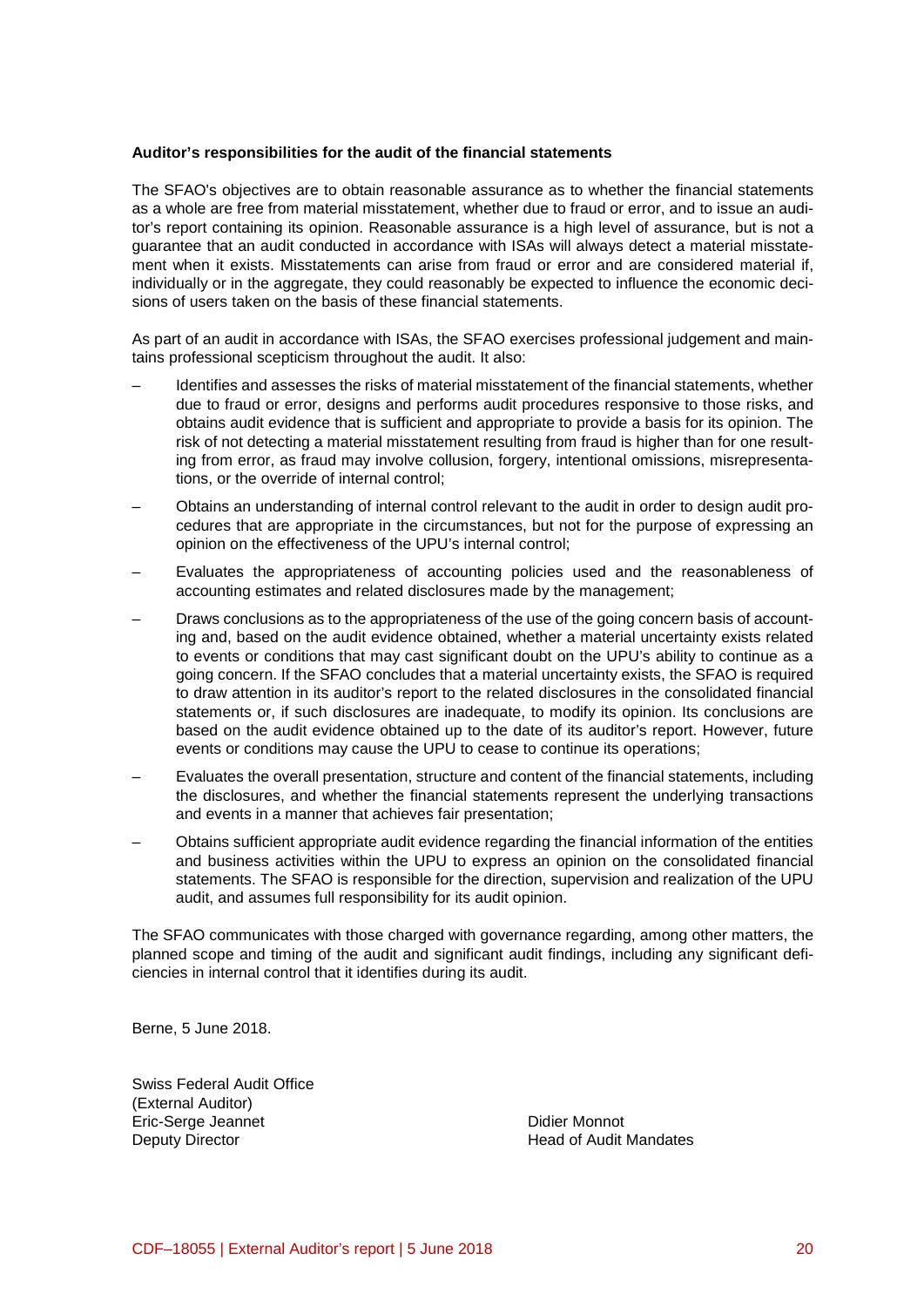# **Annex 2: Follow-up of recommendations from previous audits**

## *Audit report of the financial statements*

As indicated in paragraph 19, this annex sets out the status of the recommendations issued in previous audit reports that have not been implemented.

| Audit report | <b>Recommendations</b> |                |                   |               |                                     |
|--------------|------------------------|----------------|-------------------|---------------|-------------------------------------|
| No.          | Date                   | No.            | Type <sup>1</sup> | Unit          | Planned date of imple-<br>mentation |
| 12390        | 20.12.2012             | $\overline{4}$ | Management        | <b>DRH</b>    | 31.12.2016                          |
| 12390        | 20.12.2012             | 6              | Management        | <b>DRH</b>    | 31.12.2016                          |
| 13262        | 13.06.2013             | 3              | ΙT                | <b>PTC</b>    | 30.06.2017                          |
| 13262        | 13.06.2013             | 5              | IT                | <b>PTC</b>    | 31.03.2017                          |
| 14190        | 30.06.2014             | 2              | IT                | PTC.          | 31.12.2016                          |
| 14192        | 19.02.2015             | 6              | Management        | <b>DIRCAB</b> | 31.12.2017                          |
| 15064        | 02.09.2016             | $\overline{4}$ | Management        | <b>GR-MIS</b> | 31.12.2017                          |
| 16114        | 27.06.2016             | 1              | FS                | DFI           | 31.12.2017                          |
| 17072        | 16.06.2017             | 1              | <b>FS</b>         | DFI           | 31.12.2018                          |

*<sup>1</sup>FS: recommendations concerning the consolidated financial statements and accounting Management: recommendations concerning management in general IT: recommendations concerning information technology*

As the table shows, there are still 9 outstanding recommendations. A detailed list of the recommendations still outstanding along with their current status is presented below.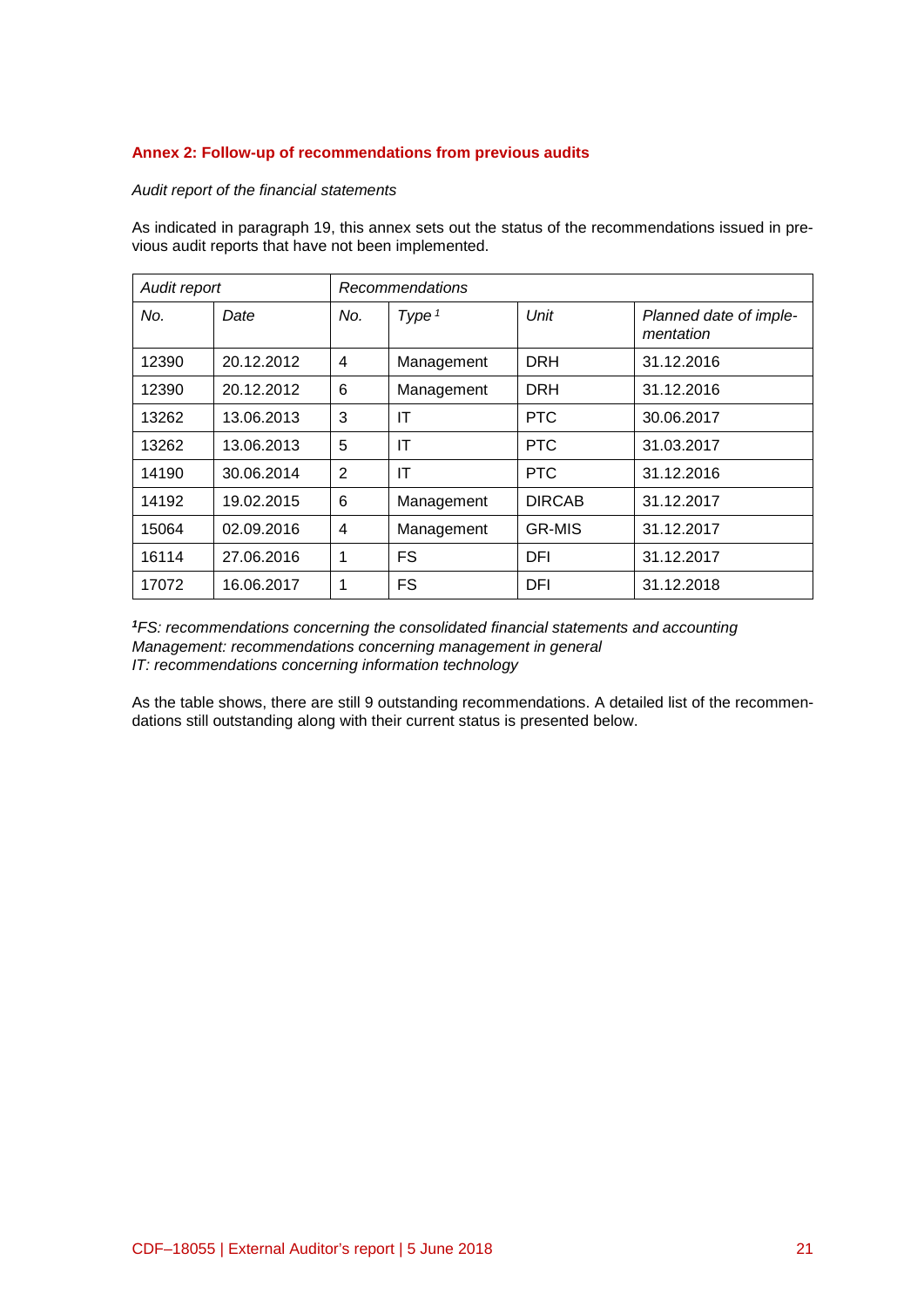#### **Detailed table of outstanding recommendations**

**Recommendation 4 from the 20 December 2012 financial audit report (No. 12390) on the process for managing working hours and absences:** I recommend that the UPU update its processes for the management and monitoring of working hours and, in so doing, formalize its related internal control system. Further, an employee departure checklist could be created in addition to the recruitment checklist. The latter could be expanded to include basic training related to the DRH's administrative instructions.

#### **Comment by the Director General:** The DRH agrees with this recommendation.

The processes related to the management and monitoring of working hours should be updated using the application available for that purpose (Qualigram). This could be one of the DRH's objectives for 2013 and would result in the updating of the internal control system.

When an employee leaves (retirement, separation from service, death), the DRH uses an internal checklist to perform the necessary tasks. Since the process also concerns other directorates, like the DL and the DFI, it might be a good idea to consider creating a common checklist, if the directors concerned agree on the usefulness of such a tool.

As soon as the rules and administrative instructions have been updated, it would indeed be a good idea to provide staff with basic training on them. This training could be done through e-learning modules designed in cooperation with the DCDEV under the Trainpost project.

#### *Status according to the follow-up conducted in September 2017*

The recommendation has been partially implemented as a checklist for separation from service has been created. However, the administrative instruction relating to working hours is still in the process of being updated.

**Recommendation 6 from the 20 December 2012 financial audit report (No. 12390) on the process for managing working hours and absences:** To guarantee a certain degree of transparency and uniformity between directorates, and to establish a double-checking system (employee and supervisor), I invite the UPU to prepare an internal directive dealing with the allocation of working days to the headings of the Programme and Budget. Spot checks could also be carried out regularly to compare this allocation to the actual working hours calculated by VisualWeb.

**Comment by the Director General:** The External Auditor has observed that the monthly allocation of working hours in relation to the Programme and Budget is carried out differently in the various directorates. The recommendation to publish an internal directive could indeed improve the transparency and uniformity of reporting in this area. The DRH could prepare a draft directive on this subject and submit it to the Management Committee prior to publication.

# *Status according to the follow-up conducted in September 2017*

The recommendation is still considered open as the UPU has not yet issued an internal directive on the allocation of working days to the headings of Programme and Budget.

**Recommendation 3 from the 13 June 2013 report (No. 13262) on the audit of the 2012 financial statements:** I welcome the initiative taken to optimize the project management process by adapting the HERMES methodology to the organization's needs. However, the current situation does not yet allow for optimal management of projects. This is why I recommended that the UPU introduce a system to improve project management. In carrying out an IT project, it is essential for project managers to be trained and supported by the IT service. The updating of the IT portfolio should involve all UPU directorates and units.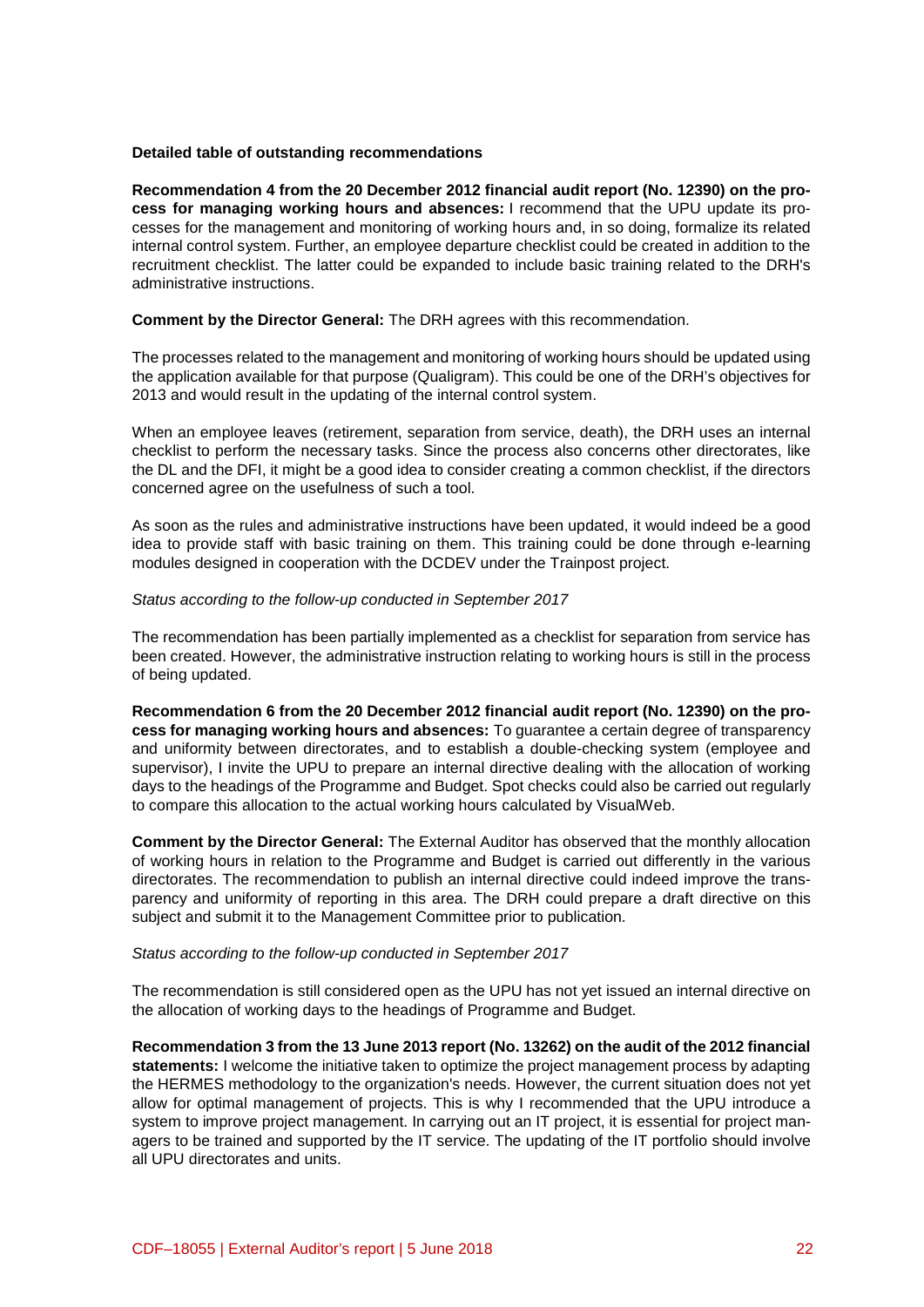**Comment by the Director General:** The UPU agrees with the recommendation and has taken it into account for the work of the IT Steering Committee.

#### *Status according to the follow-up conducted in November 2017*

With the merger of DL.PIM and the PTC, a single method of project management is now in place – namely, the method used by the PTC. However, the project to introduce the Navision payroll application was not managed using this method. This recommendation is therefore still open and will remain so until the current method of project management is being applied consistently to all IT projects carried out by the organization.

**Recommendation 5 from the 13 June 2013 report (No. 13262) on the audit of the 2012 financial statements:** I invite the UPU to take the necessary steps for all the organization's requests – i.e. from all directorates, and internal and external clients – to be submitted through one single system by all IB units.

**Comment by the Director General:** The UPU agrees with the recommendation and has taken it into account for the work of the IT Steering Committee.

#### *Status according to the follow-up conducted in November 2017*

The UPU wishes to use a single request management tool (ADILOFT) across the whole organization following the merging of DL.PIM and the PTC. However, this harmonization has been delayed, owing to the former DL.PIM wishing to continue working with its tool (Easy Vista). A migration from Easy Vista to ADILOFT will be discussed again in the course of 2018.

**Recommendation 2 from the 30 June 2014 report (No. 14190) on the audit of the 2013 financial statements:** The management and review of users and access rights for the salary management systems should be assigned to the DRH so as to respect the separation between IT and HR.

**Comment by the Director General:** I agree with this recommendation; henceforth, the DRH will be responsible for managing access rights to the business applications relating to HR.

#### *Status according to the follow-up conducted in November 2017*

The access rights for the new Navision payroll application have been based on previously-used rights. However, several issues remain to be addressed, such as, for example, the external consultant still having access to the UPU's live data. This recommendation is therefore still open and will not be closed until all functions of the Navision payroll application have been implemented.

**Recommendation 6 from the 19 February 2015 report (No. 14192) on the financial monitoring audit of the internal control system project:** The UPU should put into place a process for identifying and managing risks within each directorate and should incorporate the most important risks in the risk matrix developed for the ICS. The work of formalizing the processes should be continued. A quality control process should make it possible to check the relevance of the processes, risks and controls defined.

**Comment by the Director General:** This process for identifying and managing risks already exists through the monitoring loop, as part of which directorates must identify all risks relating to the ICS in their respective areas. This is all the more true since the integration of the BCP into the evaluation annexes. The work of formalizing processes with Qualigram will continue in 2015; the tool is already used in a number of contexts (Klastoo, DAJ processes, etc.).